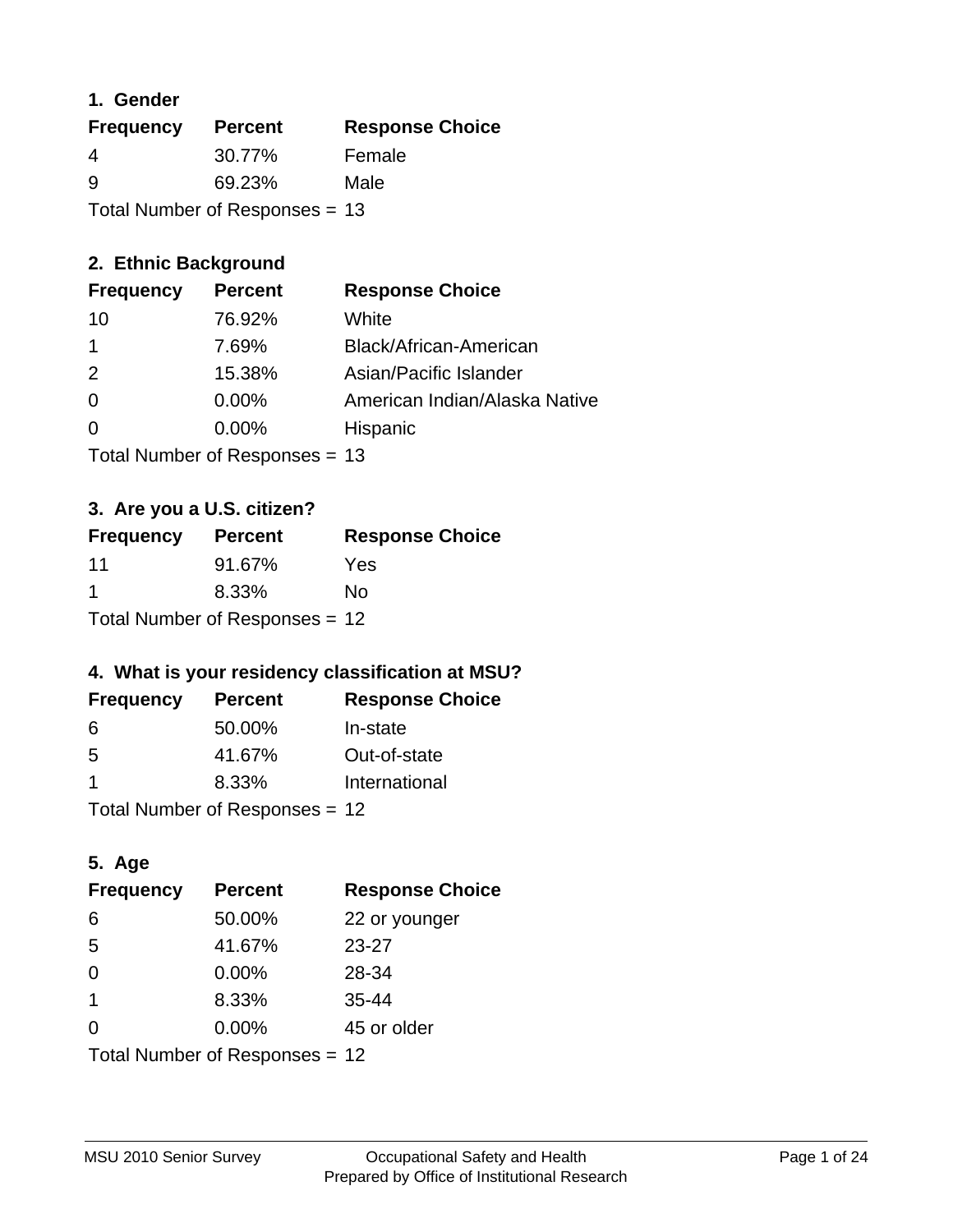**6. Has either of your parents received a bachelor's degree?**

| <b>Frequency</b> | <b>Percent</b>                 | <b>Response Choice</b> |
|------------------|--------------------------------|------------------------|
| 3                | 25.00%                         | Yes                    |
| 9                | 75.00%                         | Nο                     |
|                  | Total Number of Responses = 12 |                        |

# **7. Has either of your parents received a degree from Murray State?**

| <b>Frequency</b> | <b>Percent</b> | <b>Response Choice</b> |
|------------------|----------------|------------------------|
|                  | 8.33%          | Yes                    |
| 11               | 91.67%         | No                     |
|                  |                |                        |

Total Number of Responses = 12

# **8. What was your original entry status to MSU?**

| <b>Frequency</b>                  | <b>Percent</b> | <b>Response Choice</b>                           |
|-----------------------------------|----------------|--------------------------------------------------|
| 6                                 | 50.00%         | Freshman                                         |
| 5                                 | 41.67%         | Transfer from community college/technical school |
| $\mathbf 1$                       | 8.33%          | Transfer from 4-yr institution                   |
| $Total Number of DoEROR 202 - 42$ |                |                                                  |

Total Number of Responses = 12

### **9. If transfer student, how many credits were transferred?**

| <b>Frequency</b>            | <b>Percent</b> | <b>Response Choice</b> |
|-----------------------------|----------------|------------------------|
|                             | 16.67%         | 12 or fewer            |
| $\mathcal{P}$               | 33.33%         | $13 - 30$              |
| $\mathcal{P}$               | 33.33%         | $31 - 60$              |
|                             | 16.67%         | Over <sub>60</sub>     |
| Total Number of Desponses C |                |                        |

I otal Number of Responses  $= 6$ 

# **10. If transfer student, approximately what percent of your University Studies (general education) classes did you take at Murray State?**

| <b>Frequency</b>                | <b>Percent</b> | <b>Response Choice</b> |
|---------------------------------|----------------|------------------------|
| 4                               | 66.67%         | Under 25%              |
| $\Omega$                        | $0.00\%$       | 25-49%                 |
| $\overline{1}$                  | 16.67%         | 50-74%                 |
| 1                               | 16.67%         | 75-100%                |
| Total Number of Responses = $6$ |                |                        |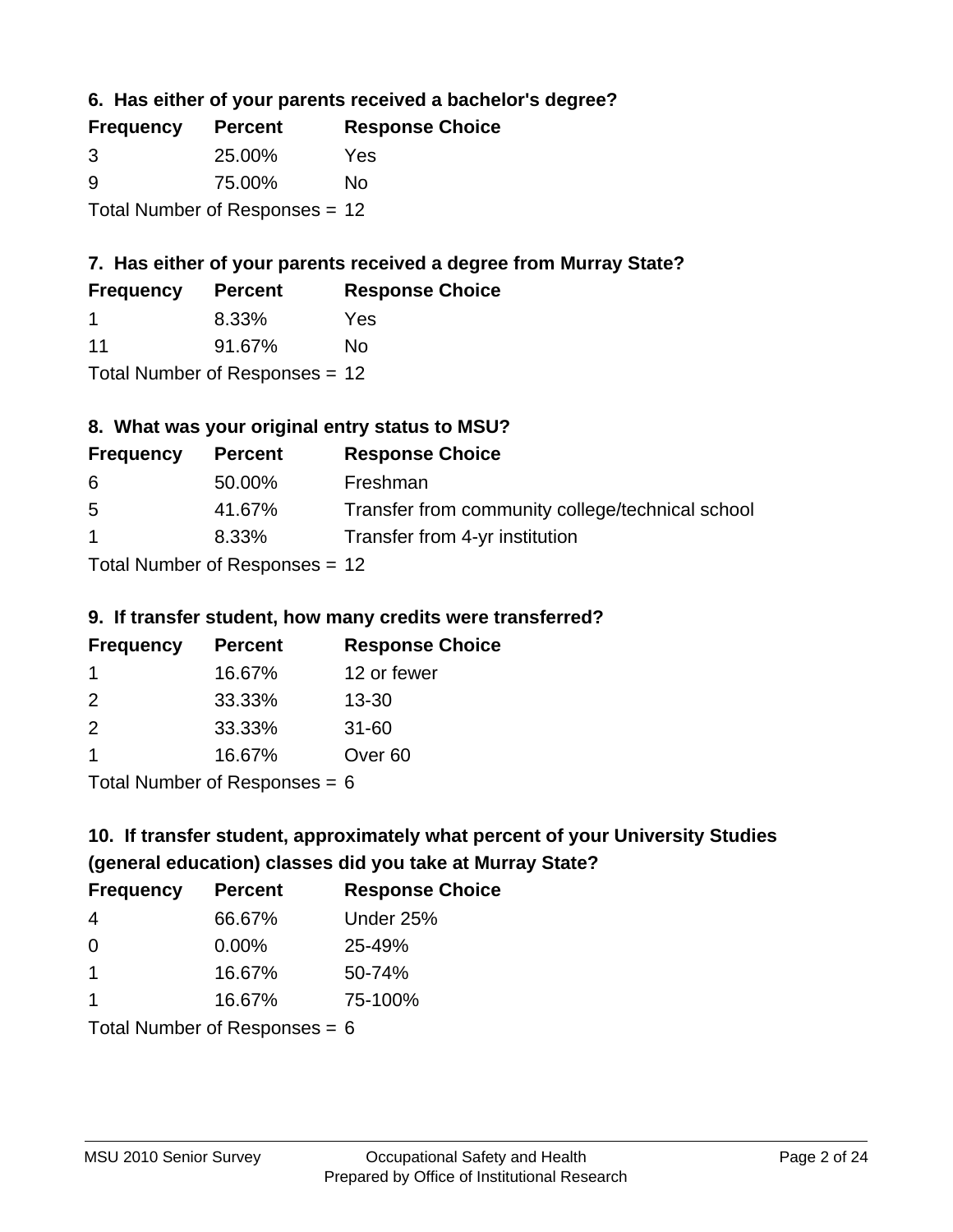### **11. What has been your attendance status at MSU?**

| <b>Frequency</b>               | <b>Percent</b> | <b>Response Choice</b>     |
|--------------------------------|----------------|----------------------------|
| $12 \,$                        | 100.00%        | <b>Primarily full-time</b> |
| $\Omega$                       | $0.00\%$       | <b>Primarily part-time</b> |
| Total Number of Responses = 12 |                |                            |

# **12. In which Residential College are you a member?**

| <b>Frequency</b> | <b>Percent</b> | <b>Response Choice</b>            |
|------------------|----------------|-----------------------------------|
| 0                | 0.00%          | Do not know                       |
| 2                | 16.67%         | <b>Clark College</b>              |
| 3                | 25.00%         | <b>Elizabeth College</b>          |
| 0                | $0.00\%$       | <b>Franklin-Springer Colleges</b> |
|                  | 8.33%          | <b>Hart College</b>               |
| $\mathcal{P}$    | 16.67%         | <b>Hester College</b>             |
| 2                | 16.67%         | <b>Regents College</b>            |
|                  | 8.33%          | <b>Richmond College</b>           |
|                  | 8.33%          | <b>White College</b>              |
|                  |                |                                   |

Total Number of Responses = 12

# **13. Have you ever received any type of Financial Aid while at MSU? (Scholarships, grants, work-study, etc.)**

| <b>Frequency</b> | <b>Percent</b>            | <b>Response Choice</b> |
|------------------|---------------------------|------------------------|
| 8                | 66.67%                    | Yes                    |
| 4                | 33.33%                    | Nο                     |
|                  | Total Number of Deepensee |                        |

Total Number of Responses = 12

# **14. What degree are you seeking at this time?**

| <b>Frequency</b> | <b>Percent</b>                 | <b>Response Choice</b> |
|------------------|--------------------------------|------------------------|
| $\Omega$         | $0.00\%$                       | Associate              |
| 12               | 100.00%                        | <b>Baccalaureate</b>   |
|                  | Total Number of Responses = 12 |                        |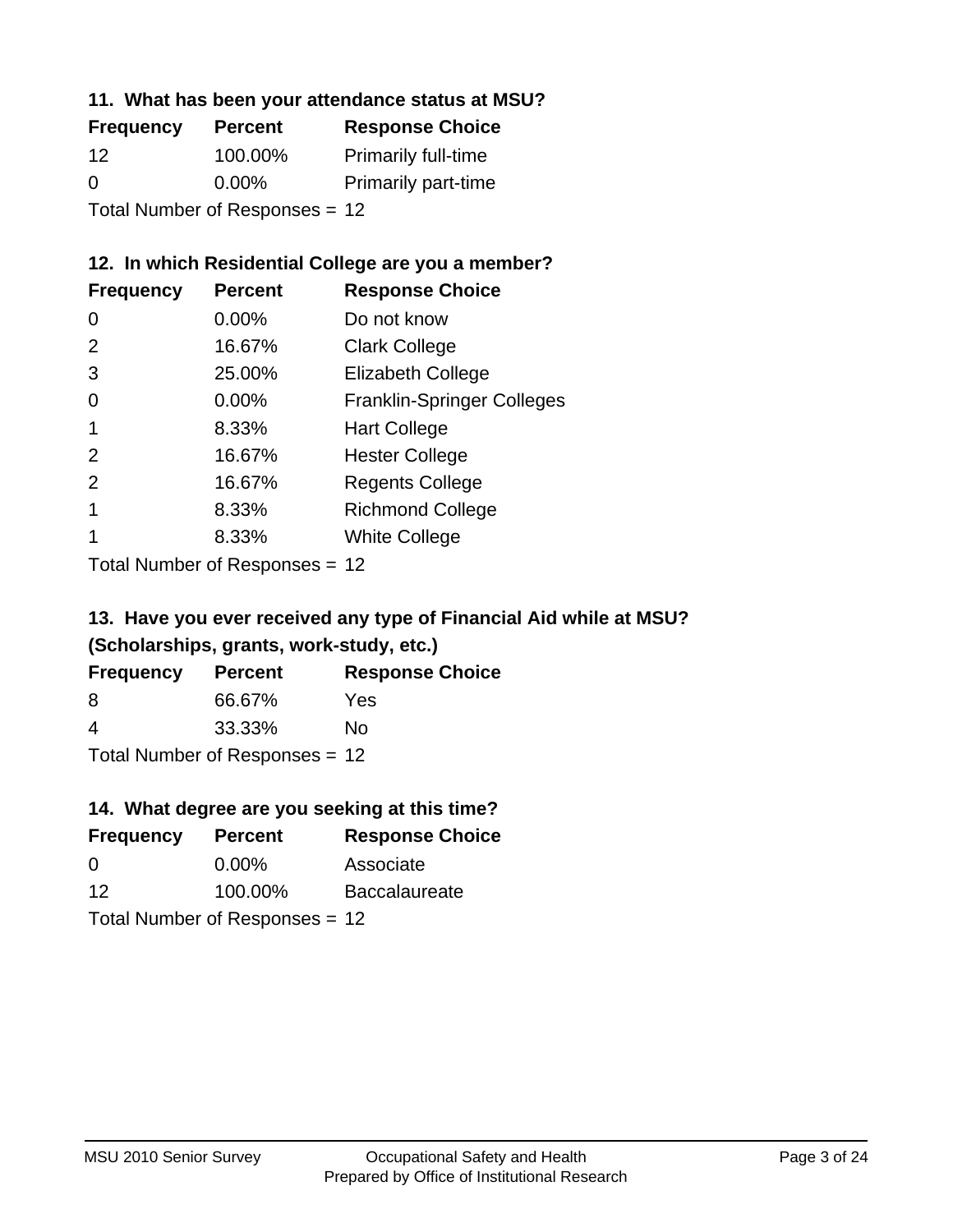**15. How many years will it take you to complete your degree from the point of your initial enrollment in college (including any time at a previous institution)?**

| <b>Frequency</b> | <b>Percent</b> | <b>Response Choice</b> |
|------------------|----------------|------------------------|
| 0                | 0.00%          | Two                    |
| 0                | 0.00%          | <b>Three</b>           |
| 6                | 50.00%         | Four                   |
| 5                | 41.67%         | Five                   |
| $\overline{1}$   | 8.33%          | <b>Six</b>             |
| 0                | 0.00%          | More than six          |
|                  |                |                        |

Total Number of Responses = 12

#### **16. In what range does your grade point average fall?**

| <b>Frequency</b> | <b>Percent</b> | <b>Response Choice</b> |
|------------------|----------------|------------------------|
| $\mathcal{P}$    | 16.67%         | $2.00 - 2.50$          |
| 4                | 33.33%         | $2.51 - 3.00$          |
| -5               | 41.67%         | $3.01 - 3.50$          |
|                  | 8.33%          | $3.51 - 4.00$          |
| — <u>.</u>       |                |                        |

Total Number of Responses = 12

# **They are used to sort the data, and do not appear in this table Questions 17 and 18 relate to department and program information.**

### **19. For what purpose did you enroll at MSU?**

| <b>Frequency</b> | <b>Percent</b>                  | <b>Response Choice</b>                    |
|------------------|---------------------------------|-------------------------------------------|
| 0                | $0.00\%$                        | To receive an associate degree            |
| 11               | 91.67%                          | To receive a baccalaureate degree         |
| $\overline{0}$   | $0.00\%$                        | To take a few job related courses         |
| $\overline{1}$   | 8.33%                           | To transfer to another college/university |
|                  | $Total Number of DoEROROR = 42$ |                                           |

Total Number of Responses = 12

# **20. What is the highest degree you eventually hope to receive?**

| <b>Frequency</b>     | <b>Percent</b>            | <b>Response Choice</b> |
|----------------------|---------------------------|------------------------|
| 0                    | $0.00\%$                  | Associate              |
| 5                    | 41.67%                    | <b>Baccalaureate</b>   |
| 6                    | 50.00%                    | Graduate               |
| $\blacktriangleleft$ | 8.33%                     | Professional           |
|                      | Total Number of Despanses |                        |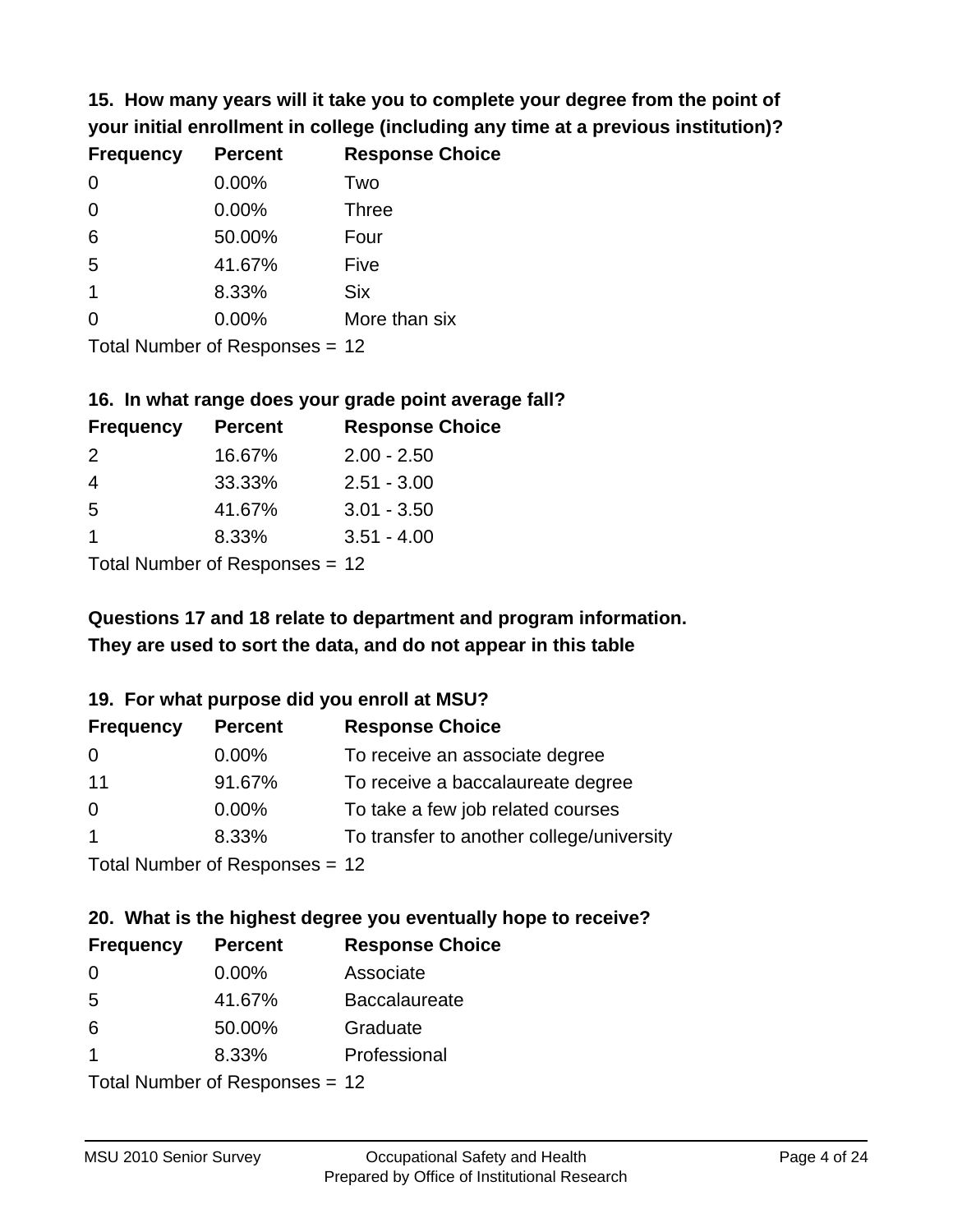### **21. Which best describes your situation?**

| <b>Frequency</b> | <b>Percent</b> | <b>Response Choice</b>               |
|------------------|----------------|--------------------------------------|
| -1               | 8.33%          | Did not change major/area            |
| 3                | 25.00%         | Did not initially declare major/area |
| 8                | 66.67%         | Changed major/area                   |
|                  |                |                                      |

Total Number of Responses = 12

# **22. While school was in session during the past year, how many hours per week, on average, did you work for pay?**

| <b>Frequency</b> | <b>Percent</b> | <b>Response Choice</b> |
|------------------|----------------|------------------------|
| 3                | 25.00%         | Did not work           |
| $\Omega$         | 0.00%          | Worked 1-10 hrs        |
| 2                | 16.67%         | Worked 11-20 hrs       |
| 5                | 41.67%         | Worked 21-30 hrs       |
| 2                | 16.67%         | Worked 31-40 hrs       |
| $\overline{0}$   | 0.00%          | Worked over 40 hrs     |
|                  |                |                        |

Total Number of Responses = 12

### **23. For the most part, were classes offered at times convenient to you?**

| <b>Frequency</b> | <b>Percent</b>                 | <b>Response Choice</b> |
|------------------|--------------------------------|------------------------|
| 12               | 100.00%                        | Yes                    |
| $\Omega$         | $0.00\%$                       | Nο                     |
|                  | Total Number of Responses = 12 |                        |

### **24. If no, what time would you have preferred?**

| <b>Frequency</b> | <b>Percent</b>                  | <b>Response Choice</b> |
|------------------|---------------------------------|------------------------|
| $\Omega$         | #DIV/0!                         | Late afternoon         |
| 0                | #DIV/0!                         | Evening                |
| 0                | #DIV/0!                         | Weekend                |
| $\Omega$         | #DIV/0!                         | During the day         |
|                  | Total Number of Responses = $0$ |                        |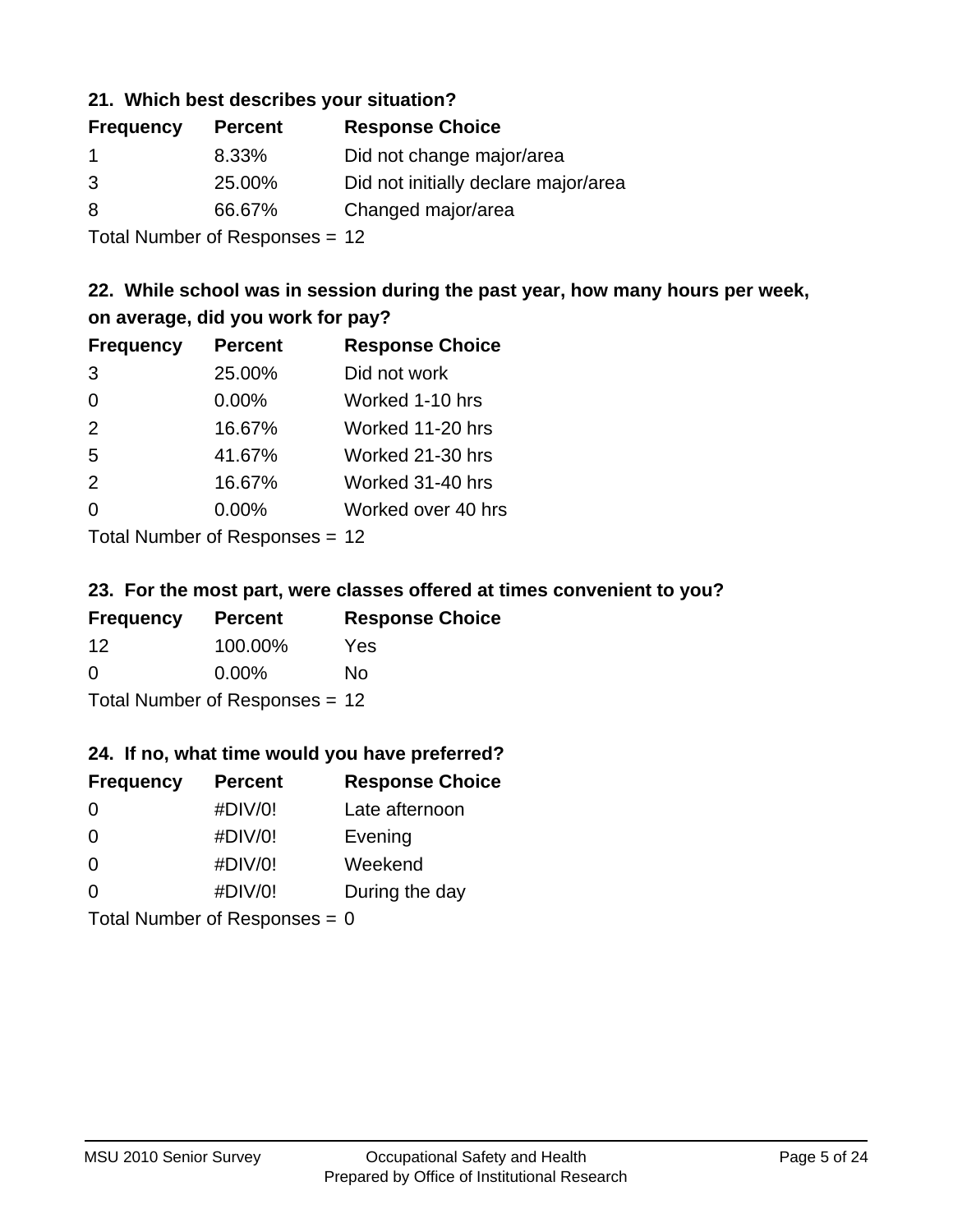# **25. Which best describes the location where you completed the majority of your**

| <b>Frequency</b> | <b>Percent</b>            | <b>Response Choice</b> |
|------------------|---------------------------|------------------------|
| 11               | 91.67%                    | Murray                 |
| $\Omega$         | 0.00%                     | Paducah                |
| $\Omega$         | 0.00%                     | Ft. Campbell           |
| $\overline{0}$   | 0.00%                     | Madisonville           |
| $\overline{1}$   | 8.33%                     | Hopkinsville           |
| 0                | 0.00%                     | Henderson              |
| 0                | 0.00%                     | On the Internet        |
| 0                | 0.00%                     | Other                  |
|                  | Total Number of Doopopooo |                        |

Total Number of Responses = 12

**coursework?**

# **26. Did you take any online courses while at Murray State?**

| <b>Frequency</b> | <b>Percent</b>                   | <b>Response Choice</b> |
|------------------|----------------------------------|------------------------|
| 4                | 33.33%                           | Yes                    |
| -8               | 66.67%                           | No                     |
|                  | Total Number of Responses = $12$ |                        |

# **27. Did it take you an extra semester or more to complete degree requirements at Murray State?**

| <b>Frequency</b> | <b>Percent</b>                  | <b>Response Choice</b> |
|------------------|---------------------------------|------------------------|
| 9                | 75.00%                          | Yes                    |
| 3                | 25.00%                          | No                     |
|                  | $Total Number of Doonono0 = 42$ |                        |

Total Number of Responses = 12

### **28. If yes, why did it take you an extra semester or more?**

| <b>Frequency</b> | <b>Percent</b>                  | <b>Response Choice</b>                                       |
|------------------|---------------------------------|--------------------------------------------------------------|
| $\overline{0}$   | $0.00\%$                        | Work obligation limited my enrollment.                       |
| $\mathbf 0$      | $0.00\%$                        | Family obligations limited my enrollment.                    |
| $\mathbf 0$      | $0.00\%$                        | Tuition and other costs of attendance limited my enrollment. |
| 6                | 66.67%                          | A decision to change majors added to my requirements.        |
| $\mathbf 0$      | $0.00\%$                        | A required course or courses were not offered.               |
| $\mathbf{1}$     | 11.11%                          | Credits were lost transferring to Murray State.              |
| 2                | 22.22%                          | Other                                                        |
|                  | Total Number of Responses $= 9$ |                                                              |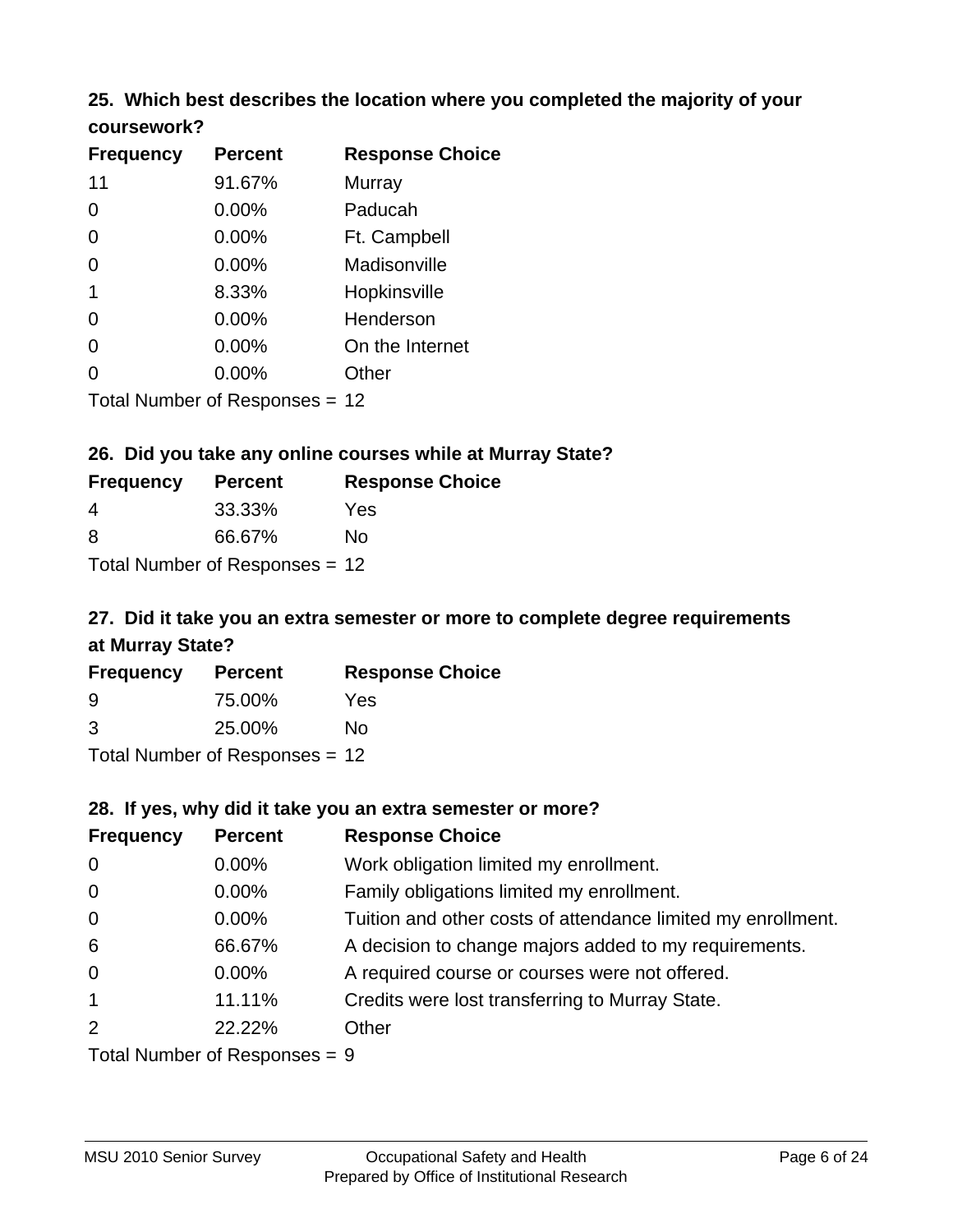# **29. Did you have trouble getting any course(s) you needed while at Murray State?**

| <b>Frequency</b>               | <b>Percent</b> | <b>Response Choice</b> |  |
|--------------------------------|----------------|------------------------|--|
| $\mathcal{P}$                  | 16.67%         | Yes                    |  |
| 10                             | 83.33%         | Nο                     |  |
| Total Number of Responses = 12 |                |                        |  |

### **30. If yes, why did you have trouble getting the course?**

| <b>Frequency</b> | <b>Percent</b> | <b>Response Choice</b>                                |
|------------------|----------------|-------------------------------------------------------|
| $\overline{1}$   | 50.00%         | Not offered the semester I needed it.                 |
| $\overline{0}$   | $0.00\%$       | Not offered at hours convenient to my work schedule.  |
| $\overline{0}$   | $0.00\%$       | Not offered at hours suitable for my school schedule. |
| $\overline{1}$   | 50.00%         | All course sections were closed.                      |
| $\overline{0}$   | $0.00\%$       | I was unaware of the prerequisites for the course.    |
|                  |                |                                                       |

Total Number of Responses = 2

# **31. Which statement best describes your experience with off-campus coop/internship?**

| <b>Frequency</b>        | <b>Percent</b> | <b>Response Choice</b>             |
|-------------------------|----------------|------------------------------------|
| $\mathbf 1$             | 8.33%          | Cannot judge, I did not have one.  |
| 10                      | 83.33%         | My experience was very valuable.   |
| $\overline{\mathbf{1}}$ | 8.33%          | My experience was valuable.        |
| $\Omega$                | $0.00\%$       | My experience was of little value. |
| $\Omega$                | 0.00%          | My experience was of no value.     |
|                         |                |                                    |

Total Number of Responses = 12

# **32. Which statement best describes your experience with on-campus faculty-directed research, scholarly, or creative project?**

| <b>Frequency</b> | <b>Percent</b>                 | <b>Response Choice</b>             |
|------------------|--------------------------------|------------------------------------|
| 7                | 58.33%                         | Cannot judge; I did not have one.  |
| $\overline{0}$   | $0.00\%$                       | My experience was very valuable.   |
| 5                | 41.67%                         | My experience was valuable.        |
| $\Omega$         | $0.00\%$                       | My experience was of little value. |
| $\Omega$         | $0.00\%$                       | My experience was of no value.     |
|                  | Total Number of Deconoces - 12 |                                    |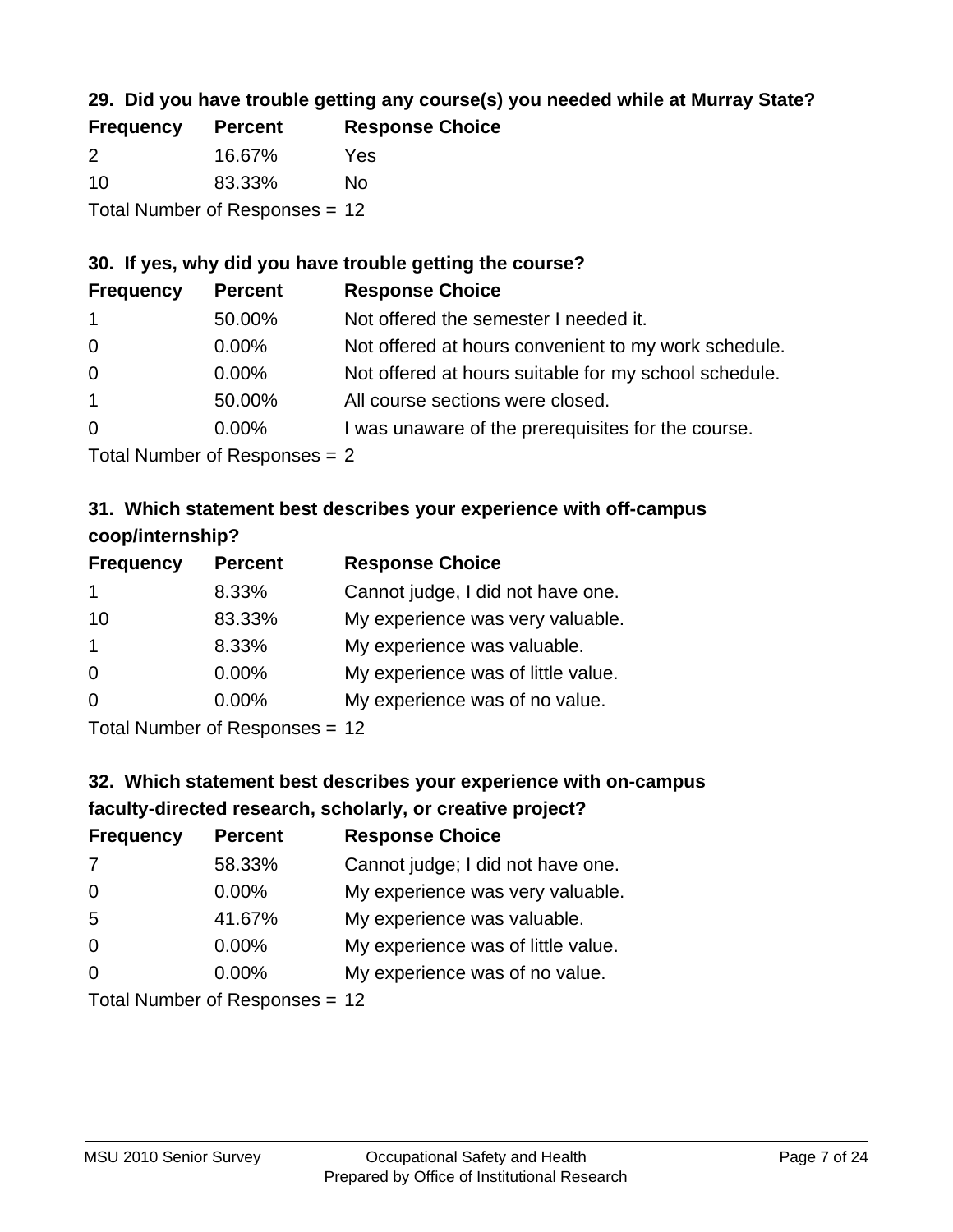#### **33. Which statement best describes your experience with academic advising in your major/area?**

| $\cdots$ your mapproved. |                |                                                       |  |
|--------------------------|----------------|-------------------------------------------------------|--|
| <b>Frequency</b>         | <b>Percent</b> | <b>Response Choice</b>                                |  |
| 0                        | $0.00\%$       | Cannot judge; I did not make use of the opportunity.  |  |
| 11                       | 91.67%         | I was satisfied with information my adviser provided. |  |
| $\mathbf{1}$             | 8.33%          | Advice was inaccurate, incomplete, or misleading.     |  |
| 0                        | $0.00\%$       | My adviser was not available.                         |  |
|                          |                |                                                       |  |

Total Number of Responses = 12

# **For questions 34-48, indicate the extent to which you were satisfied.**

| 34. Class size relative to type of course |  |  |  |  |  |  |  |  |
|-------------------------------------------|--|--|--|--|--|--|--|--|
|-------------------------------------------|--|--|--|--|--|--|--|--|

| <b>Frequency</b> | <b>Percent</b>                 | <b>Response Choice</b> |
|------------------|--------------------------------|------------------------|
| -7               | 58.33%                         | Very satisfied         |
| -5               | 41.67%                         | Satisfied              |
| $\Omega$         | $0.00\%$                       | <b>Dissatisfied</b>    |
| $\Omega$         | $0.00\%$                       | Very dissatisfied      |
|                  | Total Number of Responses - 12 |                        |

I otal Number of Responses =  $12$ 

### **35. Out-of-class availability of faculty**

| <b>Frequency</b> | <b>Percent</b>            | <b>Response Choice</b> |
|------------------|---------------------------|------------------------|
| 4                | 33.33%                    | Very satisfied         |
| 8                | 66.67%                    | Satisfied              |
| $\Omega$         | $0.00\%$                  | <b>Dissatisfied</b>    |
| $\Omega$         | $0.00\%$                  | Very dissatisfied      |
|                  | Total Number of DoEROR 0. |                        |

Total Number of Responses = 12

# **36. Effectiveness of your high school preparation for college work**

| <b>Frequency</b> | <b>Percent</b>                  | <b>Response Choice</b> |
|------------------|---------------------------------|------------------------|
| 4                | 33.33%                          | Very satisfied         |
| -1               | 8.33%                           | Satisfied              |
| 5                | 41.67%                          | <b>Dissatisfied</b>    |
| $\mathcal{P}$    | 16.67%                          | Very dissatisfied      |
|                  | Total Number of Decononces - 12 |                        |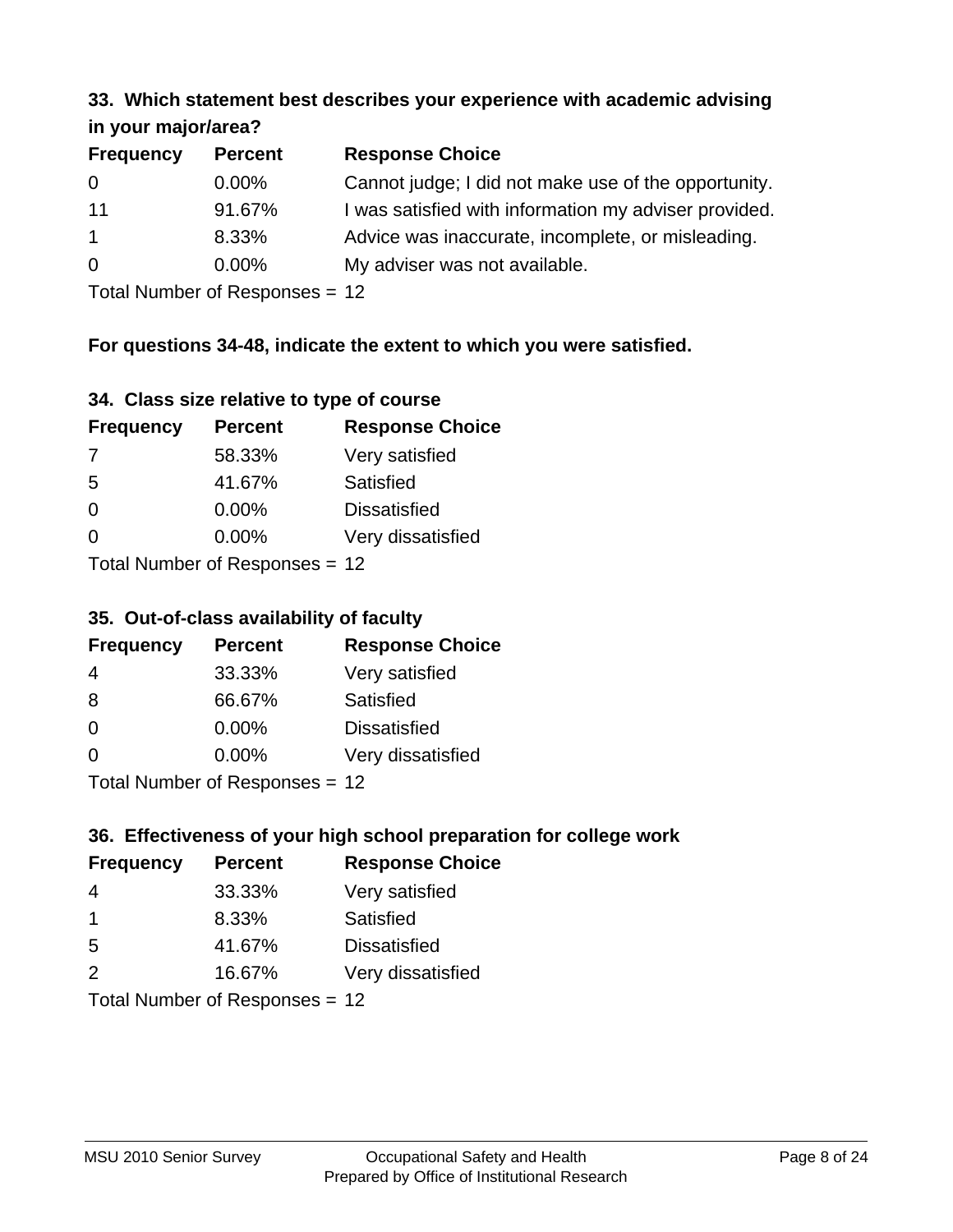# **37. Fairness of faculty in their treatment of individual students**

| <b>Frequency</b> | <b>Percent</b> | <b>Response Choice</b> |
|------------------|----------------|------------------------|
| 4                | 33.33%         | Very satisfied         |
| -7               | 58.33%         | Satisfied              |
|                  | 8.33%          | <b>Dissatisfied</b>    |
| $\Omega$         | 0.00%          | Very dissatisfied      |
|                  |                |                        |

Total Number of Responses = 12

### **38. Overall quality of instruction at Murray State**

| <b>Frequency</b> | <b>Percent</b> | <b>Response Choice</b> |
|------------------|----------------|------------------------|
| 5                | 41.67%         | Very satisfied         |
| 6                | 50.00%         | Satisfied              |
| $\mathbf 1$      | 8.33%          | <b>Dissatisfied</b>    |
| $\Omega$         | 0.00%          | Very dissatisfied      |
|                  |                |                        |

Total Number of Responses = 12

# **39. Quality of instruction in University Studies (General Education) courses**

| <b>Frequency</b> | <b>Percent</b>              | <b>Response Choice</b> |
|------------------|-----------------------------|------------------------|
| 2                | 16.67%                      | Very satisfied         |
| 8                | 66.67%                      | Satisfied              |
| -1               | 8.33%                       | <b>Dissatisfied</b>    |
|                  | 8.33%                       | Very dissatisfied      |
|                  | Tatal Manualan af Dannannan |                        |

Total Number of Responses = 12

### **40. Quality of instruction in your major**

| <b>Frequency</b> | <b>Percent</b>            | <b>Response Choice</b> |
|------------------|---------------------------|------------------------|
| 6                | 50.00%                    | Very satisfied         |
| 6                | 50.00%                    | Satisfied              |
| $\Omega$         | 0.00%                     | <b>Dissatisfied</b>    |
| $\Omega$         | 0.00%                     | Very dissatisfied      |
|                  | Total Number of Deepersee |                        |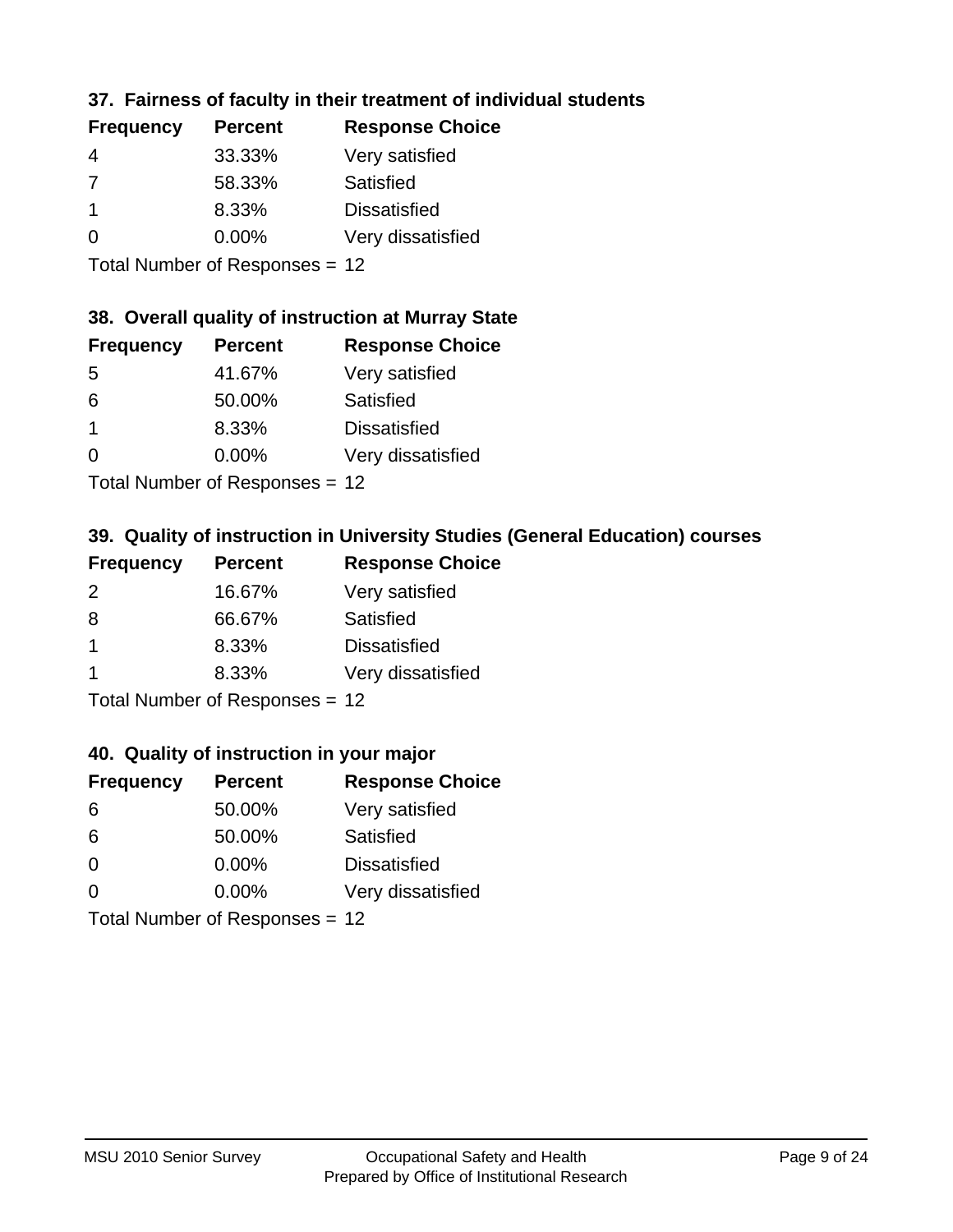# **41. Clarity of program objectives in your major**

| <b>Frequency</b> | <b>Percent</b> | <b>Response Choice</b> |
|------------------|----------------|------------------------|
| .5               | 41.67%         | Very satisfied         |
| 6                | 50.00%         | Satisfied              |
|                  | 8.33%          | <b>Dissatisfied</b>    |
| ∩                | $0.00\%$       | Very dissatisfied      |
|                  |                |                        |

Total Number of Responses = 12

### **42. Intellectual challenge of the academic program**

| <b>Frequency</b> | <b>Percent</b> | <b>Response Choice</b> |
|------------------|----------------|------------------------|
| 6                | 50.00%         | Very satisfied         |
| .5               | 41.67%         | Satisfied              |
| -1               | 8.33%          | <b>Dissatisfied</b>    |
| $\Omega$         | 0.00%          | Very dissatisfied      |
|                  |                |                        |

Total Number of Responses = 12

# **43. Encouragement and information from your major department for employment after graduation**

| <b>Frequency</b> | <b>Percent</b> | <b>Response Choice</b> |
|------------------|----------------|------------------------|
| 8                | 66.67%         | Very satisfied         |
| 4                | 33.33%         | Satisfied              |
| $\overline{0}$   | $0.00\%$       | <b>Dissatisfied</b>    |
| 0                | $0.00\%$       | Very dissatisfied      |
|                  |                |                        |

Total Number of Responses = 12

# **44. Availability of opportunities to engage in a faculty-mentored research,**

### **scholarly, or creative project in your area of study/interest**

| <b>Frequency</b> | <b>Percent</b> | <b>Response Choice</b> |
|------------------|----------------|------------------------|
| $\mathcal{P}$    | 16.67%         | Very satisfied         |
| 6                | 50.00%         | Satisfied              |
| 3                | 25.00%         | <b>Dissatisfied</b>    |
|                  | 8.33%          | Very dissatisfied      |
|                  |                |                        |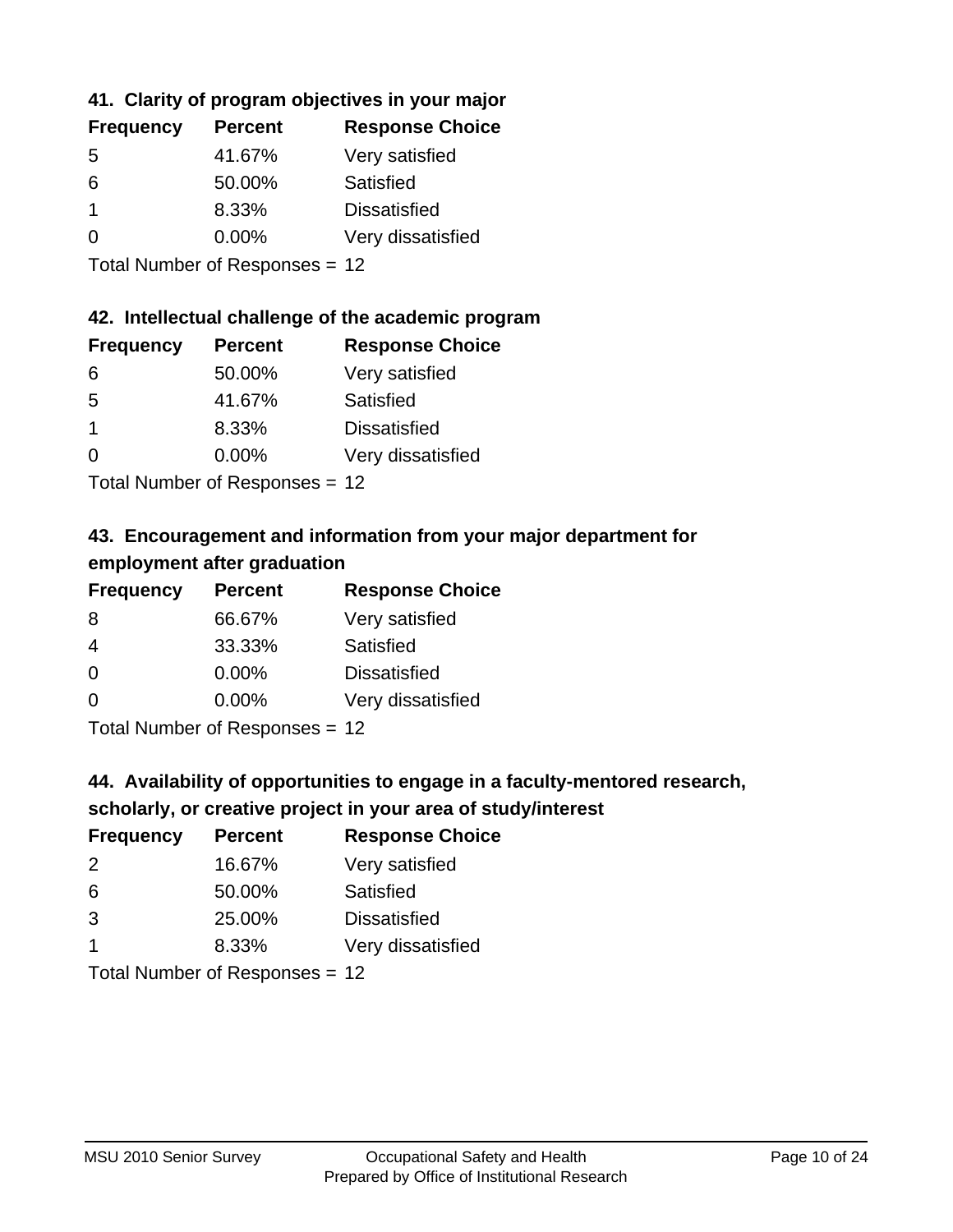### **45. Library hours**

| <b>Frequency</b> | <b>Percent</b> | <b>Response Choice</b> |
|------------------|----------------|------------------------|
| 7                | 58.33%         | Very satisfied         |
| $\mathcal{P}$    | 16.67%         | Satisfied              |
| $\mathcal{P}$    | 16.67%         | <b>Dissatisfied</b>    |
|                  | 8.33%          | Very dissatisfied      |
|                  |                |                        |

Total Number of Responses = 12

### **46. Effectiveness of library personnel in meeting your information needs**

| <b>Frequency</b> | <b>Percent</b> | <b>Response Choice</b> |
|------------------|----------------|------------------------|
| 3                | 25.00%         | Very satisfied         |
| 7                | 58.33%         | Satisfied              |
| $\mathcal{P}$    | 16.67%         | <b>Dissatisfied</b>    |
| $\Omega$         | $0.00\%$       | Very dissatisfied      |
|                  |                |                        |

Total Number of Responses = 12

### **47. Access to library resources on hand**

| <b>Frequency</b> | <b>Percent</b>             | <b>Response Choice</b> |
|------------------|----------------------------|------------------------|
| 4                | 33.33%                     | Very satisfied         |
| 6                | 50.00%                     | Satisfied              |
| $\mathbf 1$      | 8.33%                      | <b>Dissatisfied</b>    |
|                  | 8.33%                      | Very dissatisfied      |
|                  | Tatal Number of Desperance |                        |

Total Number of Responses = 12

### **48. Electronic access to library resources**

| <b>Frequency</b> | <b>Percent</b>                 | <b>Response Choice</b> |
|------------------|--------------------------------|------------------------|
| 4                | 33.33%                         | Very satisfied         |
| 6                | 50.00%                         | Satisfied              |
| $\overline{1}$   | 8.33%                          | <b>Dissatisfied</b>    |
|                  | 8.33%                          | Very dissatisfied      |
|                  | Total Number of Responses = 12 |                        |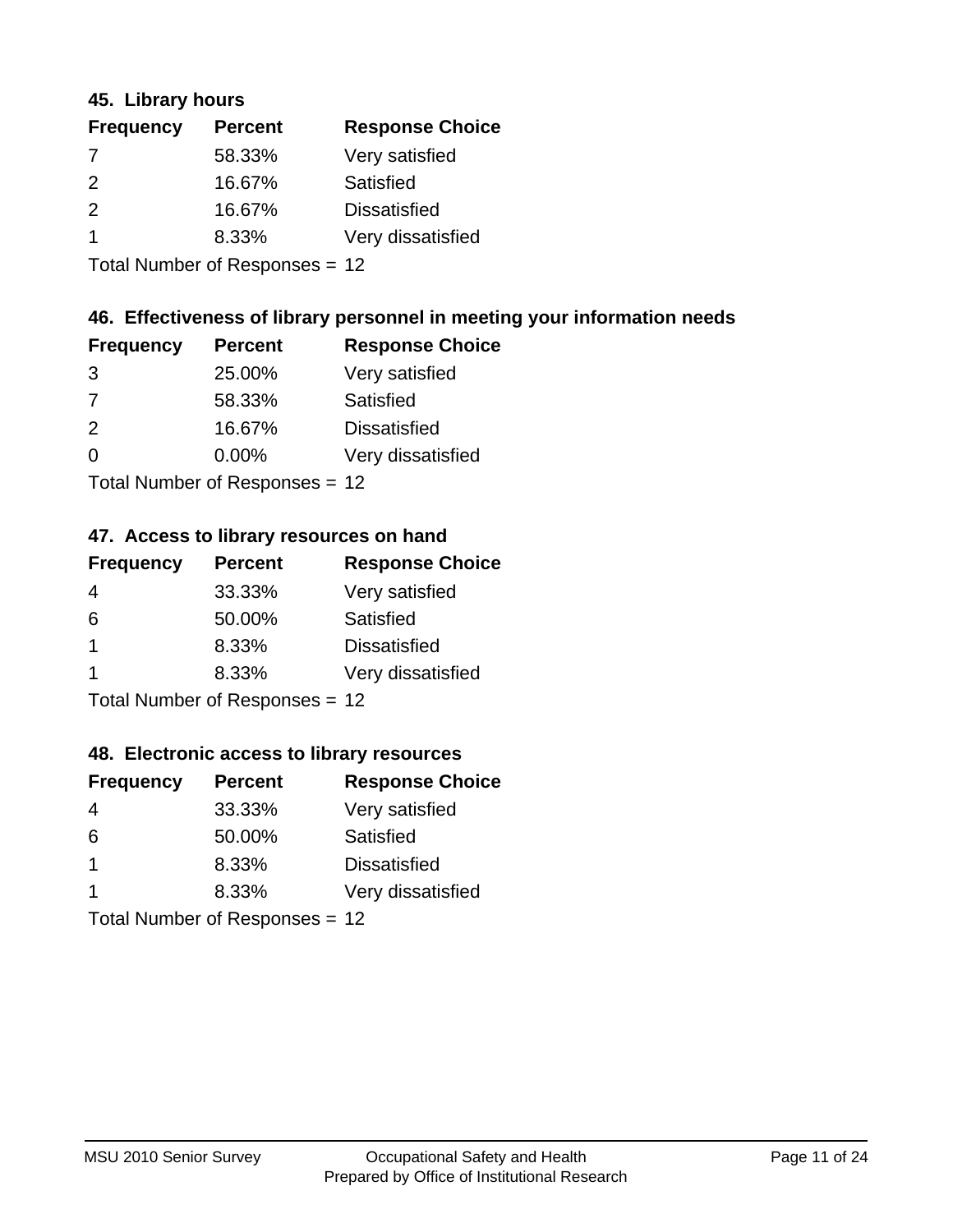**was in helping you achieve these goals. For questions 49-55, please indicate how effective University Studies at MSU** 

### **49. Writing Skills**

| <b>Frequency</b> | <b>Percent</b>                 | <b>Response Choice</b> |
|------------------|--------------------------------|------------------------|
| $\overline{4}$   | 36.36%                         | Very effective         |
| 6                | 54.55%                         | Effective              |
| $\overline{1}$   | 9.09%                          | Ineffective            |
| $\Omega$         | $0.00\%$                       | Very ineffective       |
|                  | Total Number of Responses = 11 |                        |

**50. Speaking Skills**

| <b>Frequency</b>               | <b>Percent</b> | <b>Response Choice</b> |
|--------------------------------|----------------|------------------------|
| 4                              | 36.36%         | Very effective         |
| 6                              | 54.55%         | Effective              |
| $\mathbf{1}$                   | 9.09%          | Ineffective            |
| $\Omega$                       | 0.00%          | Very ineffective       |
| Total Number of Poenonces - 11 |                |                        |

Total Number of Responses = 11

### **51. Critical Thinking Skills**

| <b>Frequency</b> | <b>Percent</b>            | <b>Response Choice</b> |
|------------------|---------------------------|------------------------|
| 5                | 45.45%                    | Very effective         |
| 5                | 45.45%                    | Effective              |
| $\mathbf 1$      | 9.09%                     | Ineffective            |
| $\Omega$         | 0.00%                     | Very ineffective       |
|                  | Total Number of Desponses |                        |

Total Number of Responses = 11

# **52. Computer Technology**

| <b>Frequency</b>               | <b>Percent</b> | <b>Response Choice</b> |
|--------------------------------|----------------|------------------------|
| $\mathcal{P}$                  | 18.18%         | Very effective         |
| 7                              | 63.64%         | Effective              |
| 2                              | 18.18%         | Ineffective            |
| $\Omega$                       | $0.00\%$       | Very ineffective       |
| Total Number of Responses = 11 |                |                        |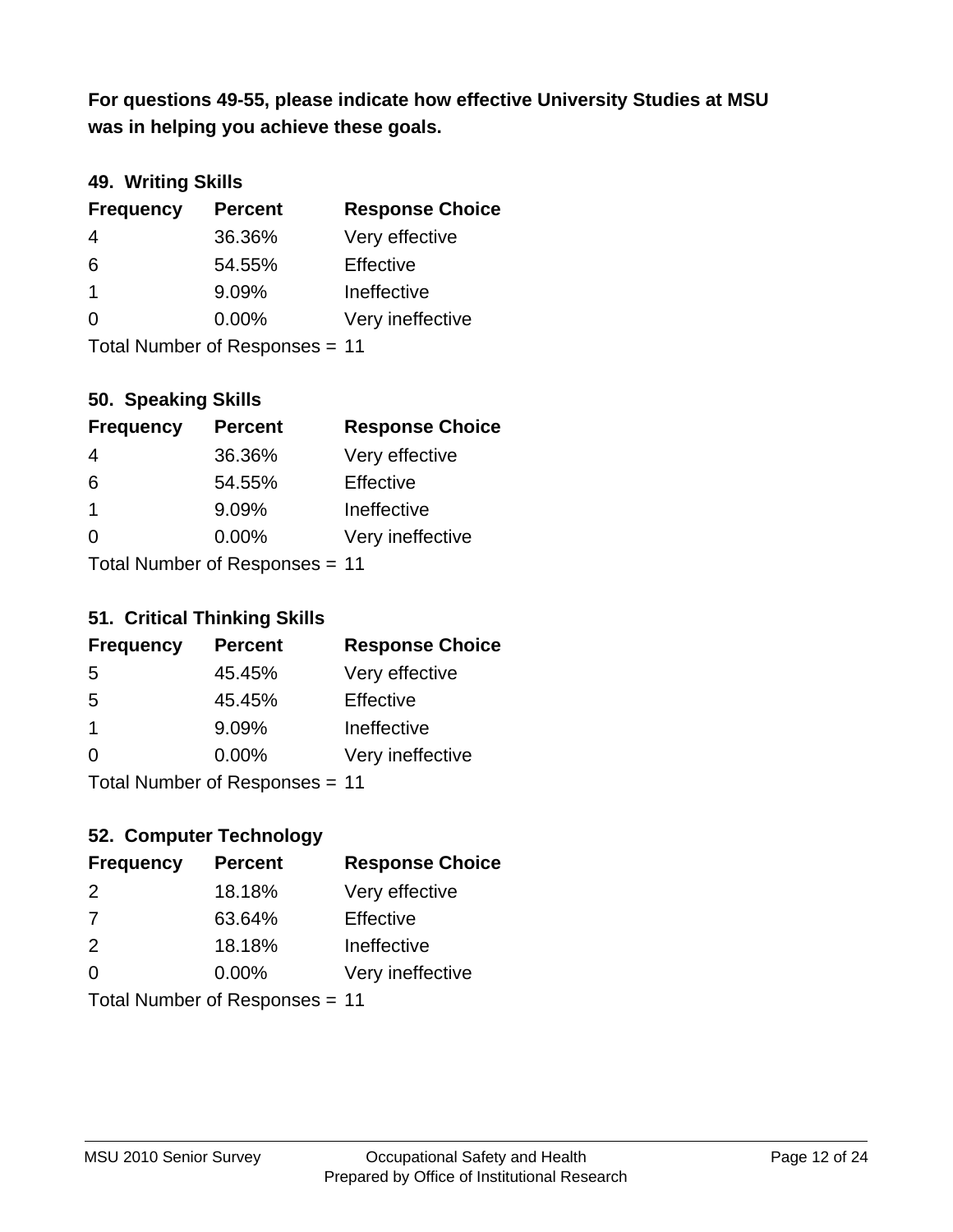# **53. General Knowledge in the liberal arts and sciences**

| <b>Frequency</b> | <b>Percent</b> | <b>Response Choice</b> |
|------------------|----------------|------------------------|
| $\mathcal{P}$    | 18.18%         | Very effective         |
| 6                | 54.55%         | Effective              |
| $\mathcal{P}$    | 18.18%         | Ineffective            |
|                  | 9.09%          | Very ineffective       |
|                  |                |                        |

Total Number of Responses = 11

### **54. International Perspectives**

| <b>Frequency</b> | <b>Percent</b> | <b>Response Choice</b> |
|------------------|----------------|------------------------|
| $\mathbf 1$      | 9.09%          | Very effective         |
| -6               | 54.55%         | Effective              |
| 3                | 27.27%         | Ineffective            |
| 1                | 9.09%          | Very ineffective       |
|                  |                |                        |

Total Number of Responses = 11

### **55. Stimulation of interest in areas outside your chosen field of study**

| <b>Frequency</b> | <b>Percent</b>            | <b>Response Choice</b> |
|------------------|---------------------------|------------------------|
| -1               | 9.09%                     | Very effective         |
| 7                | 63.64%                    | Effective              |
| $\mathcal{P}$    | 18.18%                    | Ineffective            |
| -1               | 9.09%                     | Very ineffective       |
|                  | Total Number of Desponses |                        |

Total Number of Responses = 11

# **For questions 56-83, please indicate how satisfactorily the following met your needs**

#### **56. African-American Student Services**

| <b>Frequency</b> | <b>Percent</b>                 | <b>Response Choice</b> |
|------------------|--------------------------------|------------------------|
| 12               | 100.00%                        | Did not use            |
| $\Omega$         | 0.00%                          | Very satisfied         |
| $\Omega$         | 0.00%                          | Satisfied              |
| $\Omega$         | $0.00\%$                       | <b>Dissatisfied</b>    |
| $\Omega$         | 0.00%                          | Very dissatisfied      |
|                  | Total Number of Responses = 12 |                        |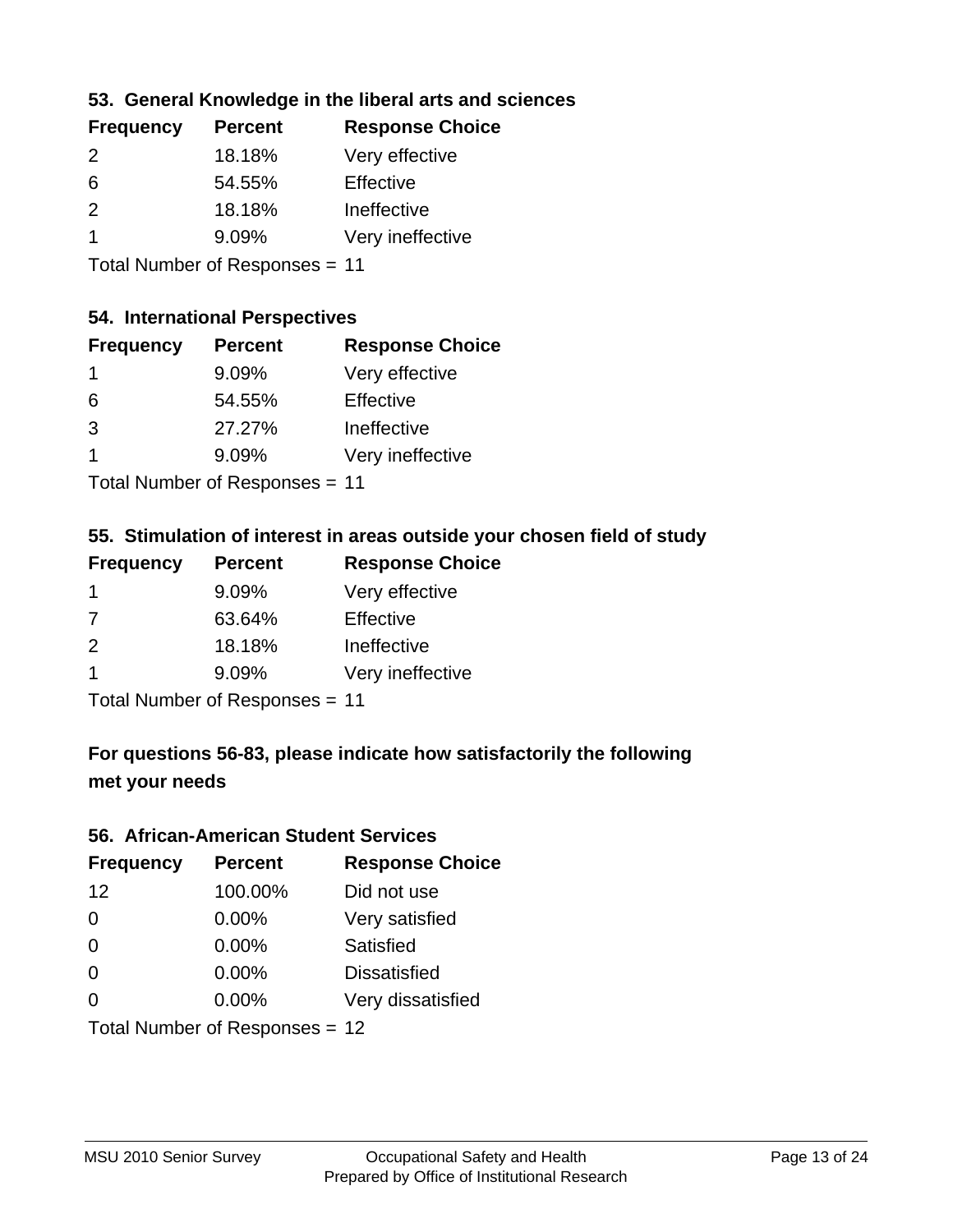### **57. Career Services Office**

| <b>Frequency</b> | <b>Percent</b> | <b>Response Choice</b> |
|------------------|----------------|------------------------|
| 4                | 33.33%         | Did not use            |
| 4                | 33.33%         | Very satisfied         |
| $\overline{4}$   | 33.33%         | Satisfied              |
| $\Omega$         | 0.00%          | <b>Dissatisfied</b>    |
|                  | $0.00\%$       | Very dissatisfied      |
|                  |                |                        |

Total Number of Responses = 12

# **58. Counseling and Testing Center**

| <b>Frequency</b> | <b>Percent</b>            | <b>Response Choice</b> |
|------------------|---------------------------|------------------------|
| 12               | 100.00%                   | Did not use            |
| 0                | 0.00%                     | Very satisfied         |
| $\Omega$         | 0.00%                     | Satisfied              |
| $\Omega$         | 0.00%                     | <b>Dissatisfied</b>    |
| ∩                | 0.00%                     | Very dissatisfied      |
|                  | Total Number of Desponses |                        |

Total Number of Responses = 12

#### **59. Cultural programming and activities**

| <b>Frequency</b> | <b>Percent</b>                  | <b>Response Choice</b> |
|------------------|---------------------------------|------------------------|
| 11               | 91.67%                          | Did not use            |
| $\Omega$         | $0.00\%$                        | Very satisfied         |
| -1               | 8.33%                           | Satisfied              |
| $\Omega$         | $0.00\%$                        | <b>Dissatisfied</b>    |
| $\Omega$         | $0.00\%$                        | Very dissatisfied      |
|                  | $Total$ Number of Despanses $-$ |                        |

I otal Number of Responses = 12

### **60. E-study courses**

| <b>Frequency</b> | <b>Percent</b>                 | <b>Response Choice</b> |
|------------------|--------------------------------|------------------------|
| 2                | 16.67%                         | Did not use            |
| 6                | 50.00%                         | Very satisfied         |
| $\overline{4}$   | 33.33%                         | Satisfied              |
| $\Omega$         | $0.00\%$                       | <b>Dissatisfied</b>    |
| $\Omega$         | 0.00%                          | Very dissatisfied      |
|                  | Total Number of Responses = 12 |                        |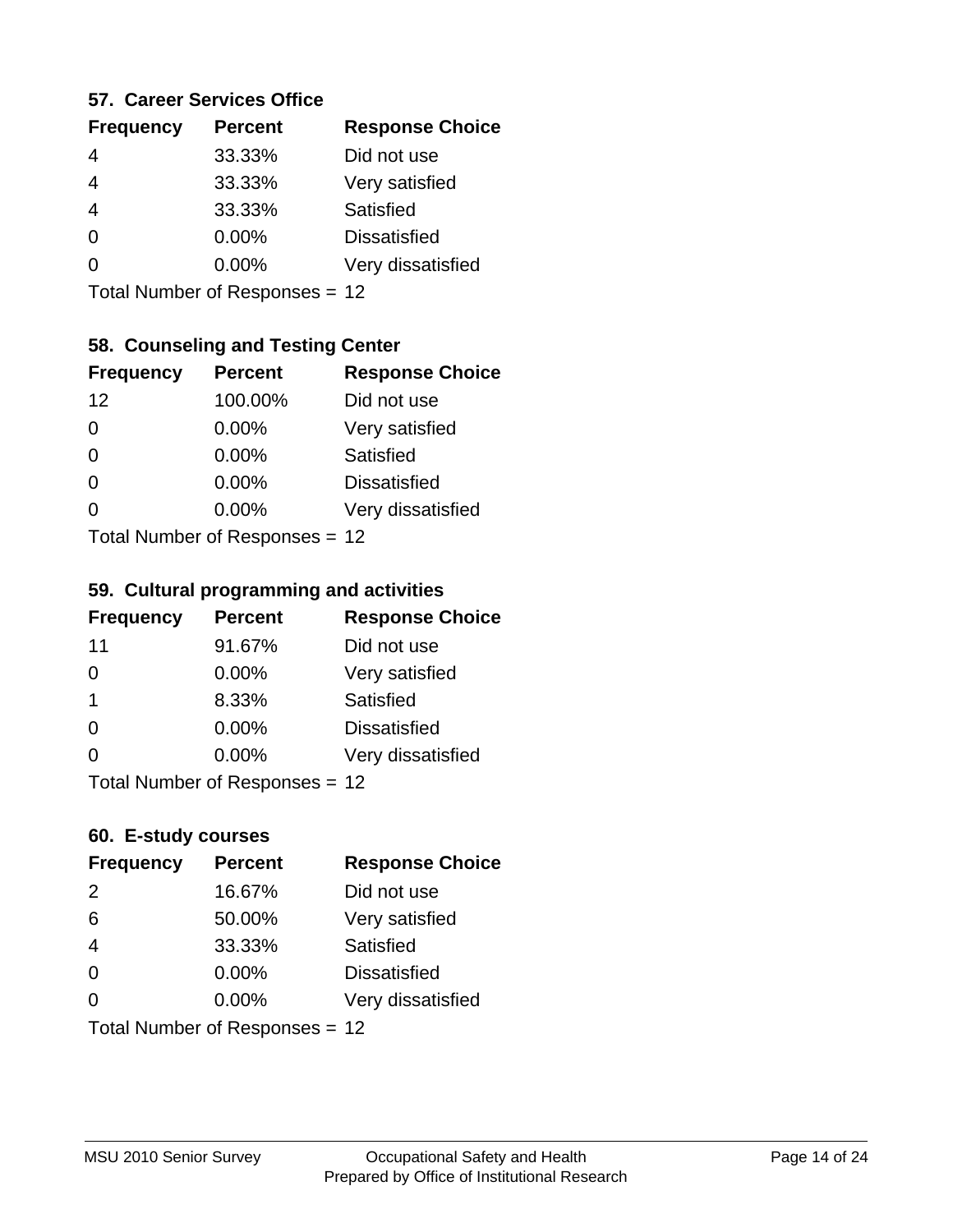#### **61. Food Services**

| <b>Frequency</b> | <b>Percent</b> | <b>Response Choice</b> |
|------------------|----------------|------------------------|
| 3                | 25.00%         | Did not use            |
| 4                | 33.33%         | Very satisfied         |
| 5                | 41.67%         | Satisfied              |
| $\Omega$         | $0.00\%$       | <b>Dissatisfied</b>    |
| O                | $0.00\%$       | Very dissatisfied      |
|                  |                |                        |

Total Number of Responses = 12

# **62. Greek life and activities**

| <b>Frequency</b> | <b>Percent</b>                 | <b>Response Choice</b> |
|------------------|--------------------------------|------------------------|
| 6                | 50.00%                         | Did not use            |
| 5                | 41.67%                         | Very satisfied         |
| $\Omega$         | $0.00\%$                       | Satisfied              |
| 1                | 8.33%                          | <b>Dissatisfied</b>    |
| O                | 0.00%                          | Very dissatisfied      |
|                  | Total Number of Responses = 12 |                        |

#### **63. Health Services**

| <b>Frequency</b> | <b>Percent</b>            | <b>Response Choice</b> |
|------------------|---------------------------|------------------------|
| 6                | 50.00%                    | Did not use            |
| 3                | 25.00%                    | Very satisfied         |
| 2                | 16.67%                    | Satisfied              |
| -1               | 8.33%                     | <b>Dissatisfied</b>    |
| $\Omega$         | $0.00\%$                  | Very dissatisfied      |
|                  | Total Number of Deepersee |                        |

Total Number of Responses = 12

# **64. Honor Societies/Departmental Clubs/Special Interest Organizations**

| <b>Frequency</b> | <b>Percent</b>                 | <b>Response Choice</b> |
|------------------|--------------------------------|------------------------|
| 5                | 41.67%                         | Did not use            |
| 5                | 41.67%                         | Very satisfied         |
| 2                | 16.67%                         | Satisfied              |
| $\Omega$         | $0.00\%$                       | <b>Dissatisfied</b>    |
| $\Omega$         | 0.00%                          | Very dissatisfied      |
|                  | Total Number of Responses = 12 |                        |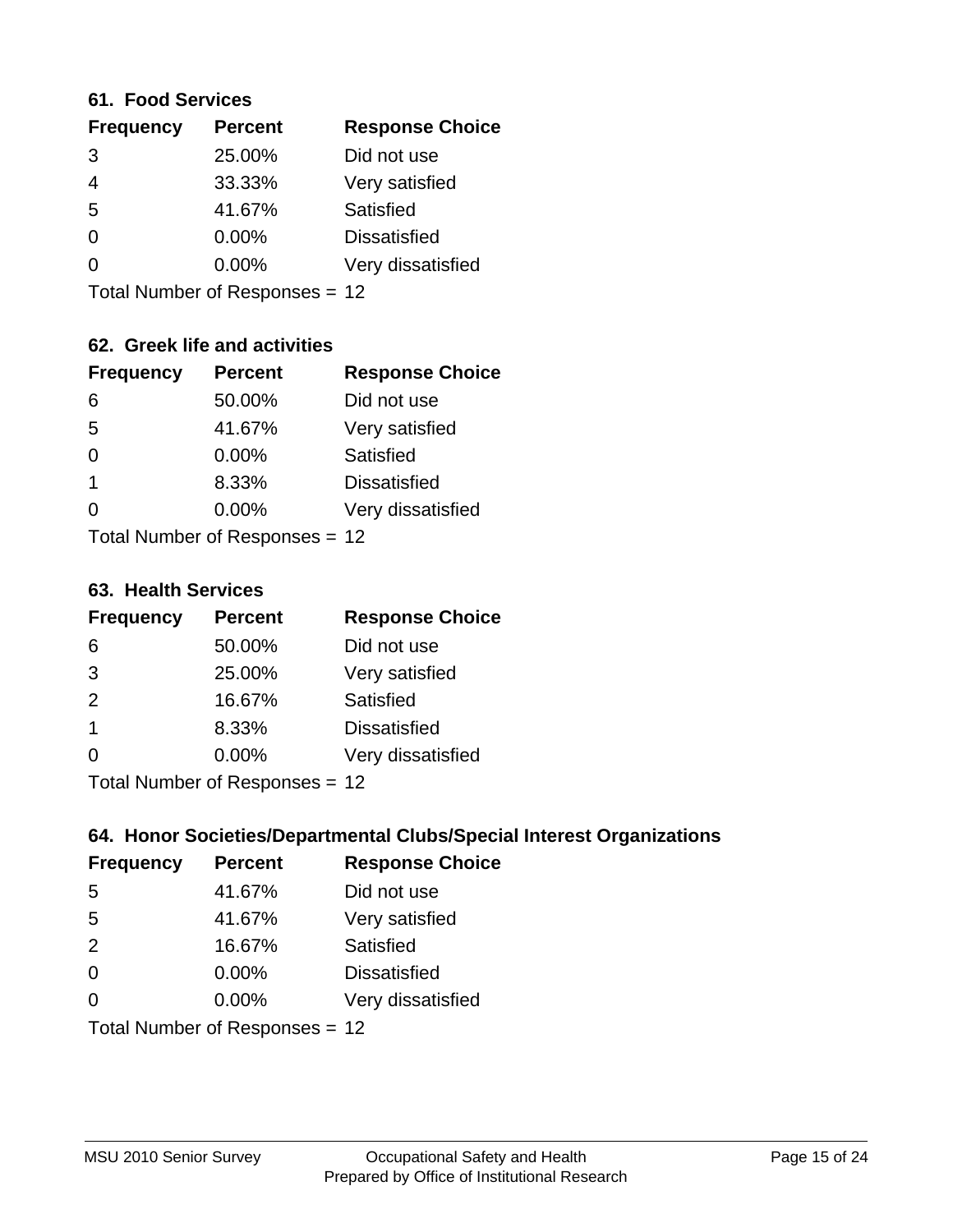### **65. International Programs and activities**

| <b>Frequency</b> | <b>Percent</b> | <b>Response Choice</b> |
|------------------|----------------|------------------------|
| 11               | 91.67%         | Did not use            |
| 0                | $0.00\%$       | Very satisfied         |
| 1                | 8.33%          | Satisfied              |
| O                | $0.00\%$       | <b>Dissatisfied</b>    |
|                  | $0.00\%$       | Very dissatisfied      |
|                  |                |                        |

Total Number of Responses = 12

# **66. International student support services**

| <b>Frequency</b> | <b>Percent</b>            | <b>Response Choice</b> |
|------------------|---------------------------|------------------------|
| 11               | 91.67%                    | Did not use            |
| 0                | 0.00%                     | Very satisfied         |
| 1                | 8.33%                     | Satisfied              |
| $\Omega$         | 0.00%                     | <b>Dissatisfied</b>    |
| 0                | 0.00%                     | Very dissatisfied      |
|                  | Total Number of Desponses |                        |

Total Number of Responses = 12

#### **67. Intramural Sports and Recreation**

| <b>Frequency</b> | <b>Percent</b>                  | <b>Response Choice</b> |
|------------------|---------------------------------|------------------------|
| 6                | 50.00%                          | Did not use            |
| $\overline{4}$   | 33.33%                          | Very satisfied         |
| 2                | 16.67%                          | Satisfied              |
| $\Omega$         | 0.00%                           | <b>Dissatisfied</b>    |
| $\Omega$         | 0.00%                           | Very dissatisfied      |
|                  | $Total Number of Denonose = 12$ |                        |

I otal Number of Responses = 12

# **68. Lowry Center/Community College**

| <b>Frequency</b>        | <b>Percent</b>                 | <b>Response Choice</b> |
|-------------------------|--------------------------------|------------------------|
| -9                      | 75.00%                         | Did not use            |
| $\Omega$                | 0.00%                          | Very satisfied         |
| 2                       | 16.67%                         | Satisfied              |
| $\overline{\mathbf{1}}$ | 8.33%                          | <b>Dissatisfied</b>    |
| $\Omega$                | 0.00%                          | Very dissatisfied      |
|                         | Total Number of Responses = 12 |                        |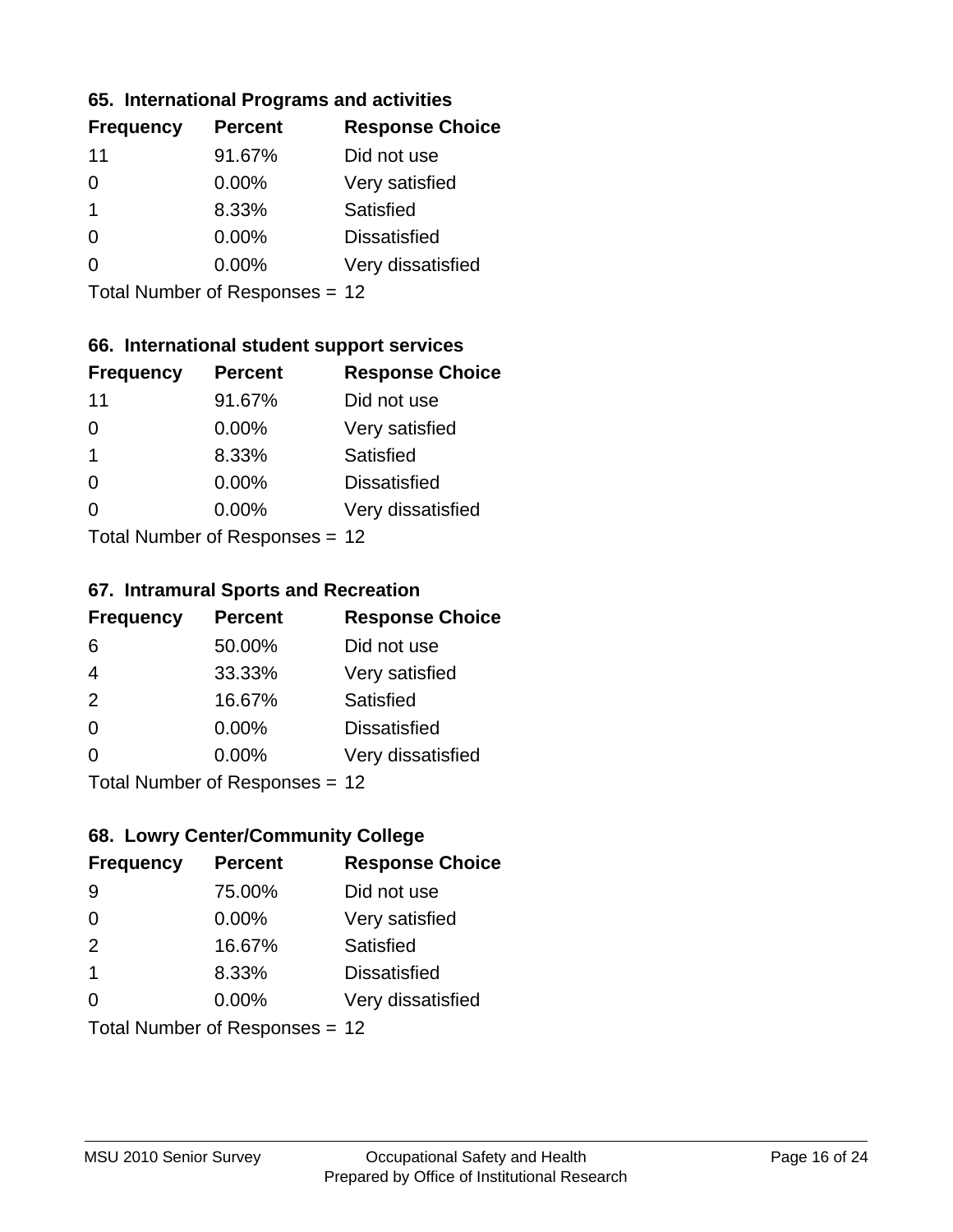# **69. Library**

| <b>Frequency</b> | <b>Percent</b> | <b>Response Choice</b> |
|------------------|----------------|------------------------|
| 1                | 8.33%          | Did not use            |
| 7                | 58.33%         | Very satisfied         |
| $\overline{4}$   | 33.33%         | Satisfied              |
| 0                | 0.00%          | <b>Dissatisfied</b>    |
| $\Omega$         | $0.00\%$       | Very dissatisfied      |
|                  |                |                        |

Total Number of Responses = 12

# **70. MAP Report**

| <b>Frequency</b> | <b>Percent</b>                 | <b>Response Choice</b> |
|------------------|--------------------------------|------------------------|
| 0                | 0.00%                          | Did not use            |
| 6                | 50.00%                         | Very satisfied         |
| 6                | 50.00%                         | Satisfied              |
| $\Omega$         | 0.00%                          | <b>Dissatisfied</b>    |
| 0                | $0.00\%$                       | Very dissatisfied      |
|                  | Total Number of Responses = 12 |                        |

#### **71. MSU Web site**

| <b>Frequency</b> | <b>Percent</b>                 | <b>Response Choice</b> |
|------------------|--------------------------------|------------------------|
| $\Omega$         | $0.00\%$                       | Did not use            |
| 7                | 58.33%                         | Very satisfied         |
| $\overline{4}$   | 33.33%                         | Satisfied              |
| $\overline{1}$   | 8.33%                          | <b>Dissatisfied</b>    |
| ∩                | 0.00%                          | Very dissatisfied      |
|                  | Total Number of Responses = 12 |                        |

# **72. NCAA Sports**

| <b>Frequency</b> | <b>Percent</b>                 | <b>Response Choice</b> |
|------------------|--------------------------------|------------------------|
| 7                | 58.33%                         | Did not use            |
| 2                | 16.67%                         | Very satisfied         |
| 2                | 16.67%                         | Satisfied              |
| $\mathbf 1$      | 8.33%                          | <b>Dissatisfied</b>    |
| $\Omega$         | 0.00%                          | Very dissatisfied      |
|                  | Total Number of Responses = 12 |                        |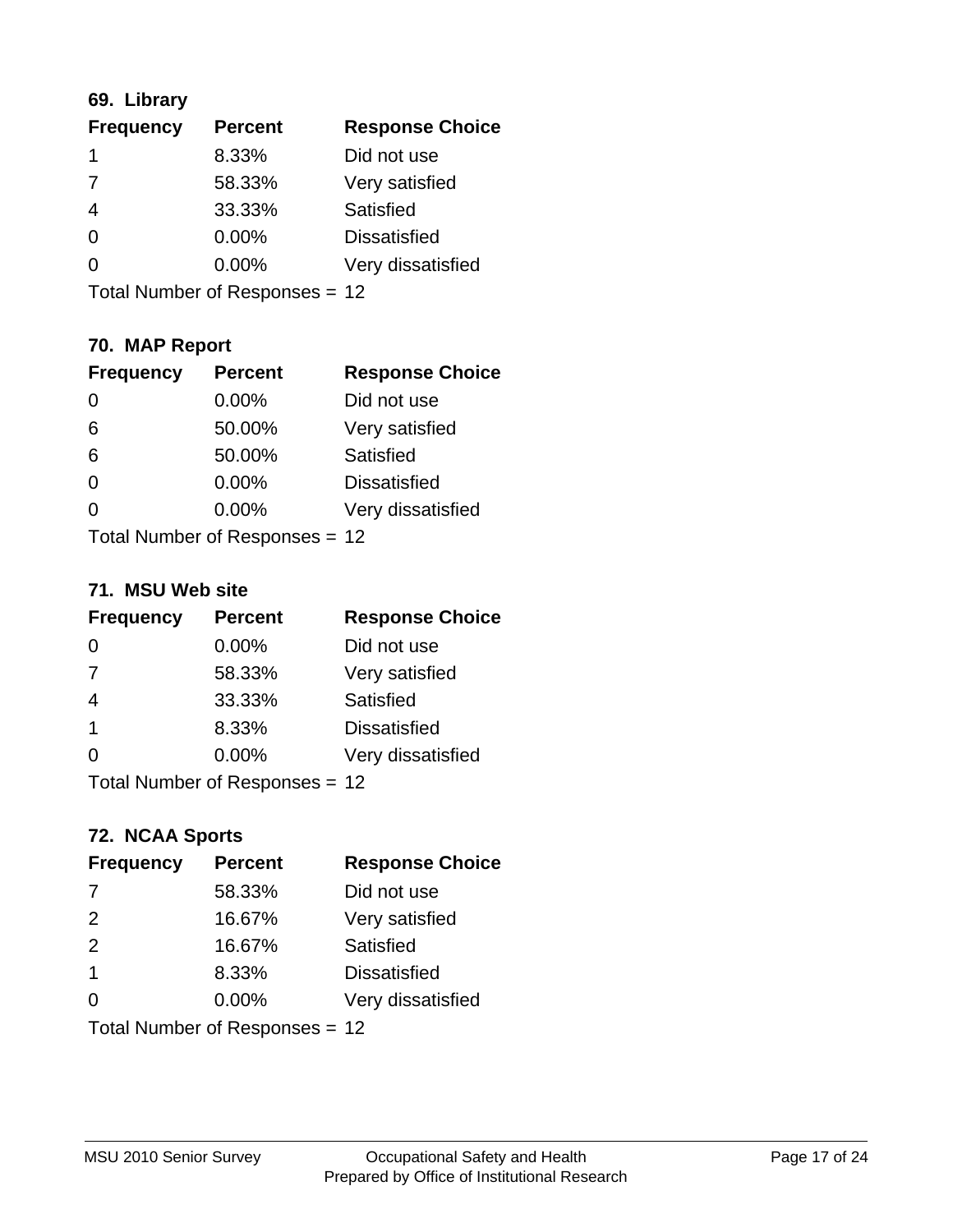### **73. Online courses that are not e-study**

| <b>Frequency</b> | <b>Percent</b> | <b>Response Choice</b> |
|------------------|----------------|------------------------|
| 8                | 66.67%         | Did not use            |
| $\mathcal{P}$    | 16.67%         | Very satisfied         |
| 2                | 16.67%         | Satisfied              |
| 0                | $0.00\%$       | <b>Dissatisfied</b>    |
|                  | $0.00\%$       | Very dissatisfied      |
|                  |                |                        |

Total Number of Responses = 12

# **74. Racer Touch Registration**

| <b>Frequency</b>                | <b>Percent</b> | <b>Response Choice</b> |
|---------------------------------|----------------|------------------------|
| 0                               | $0.00\%$       | Did not use            |
| $\overline{4}$                  | 33.33%         | Very satisfied         |
| 6                               | 50.00%         | Satisfied              |
| 2                               | 16.67%         | <b>Dissatisfied</b>    |
| 0                               | $0.00\%$       | Very dissatisfied      |
| $Total Number of Denonose = 12$ |                |                        |

Total Number of Responses = 12

# **75. Residential College programming and activities**

| <b>Frequency</b> | <b>Percent</b>                  | <b>Response Choice</b> |
|------------------|---------------------------------|------------------------|
| 7                | 58.33%                          | Did not use            |
| 2                | 16.67%                          | Very satisfied         |
| 3                | 25.00%                          | Satisfied              |
| $\Omega$         | 0.00%                           | <b>Dissatisfied</b>    |
| $\Omega$         | 0.00%                           | Very dissatisfied      |
|                  | $Total Number of Denonose = 12$ |                        |

I otal Number of Responses = 12

### **76. Scholarships/grants/student employment**

| <b>Frequency</b> | <b>Percent</b>                 | <b>Response Choice</b> |
|------------------|--------------------------------|------------------------|
| 4                | 33.33%                         | Did not use            |
| 3                | 25.00%                         | Very satisfied         |
| $\overline{4}$   | 33.33%                         | <b>Satisfied</b>       |
| $\overline{1}$   | 8.33%                          | <b>Dissatisfied</b>    |
| $\Omega$         | 0.00%                          | Very dissatisfied      |
|                  | Total Number of Responses = 12 |                        |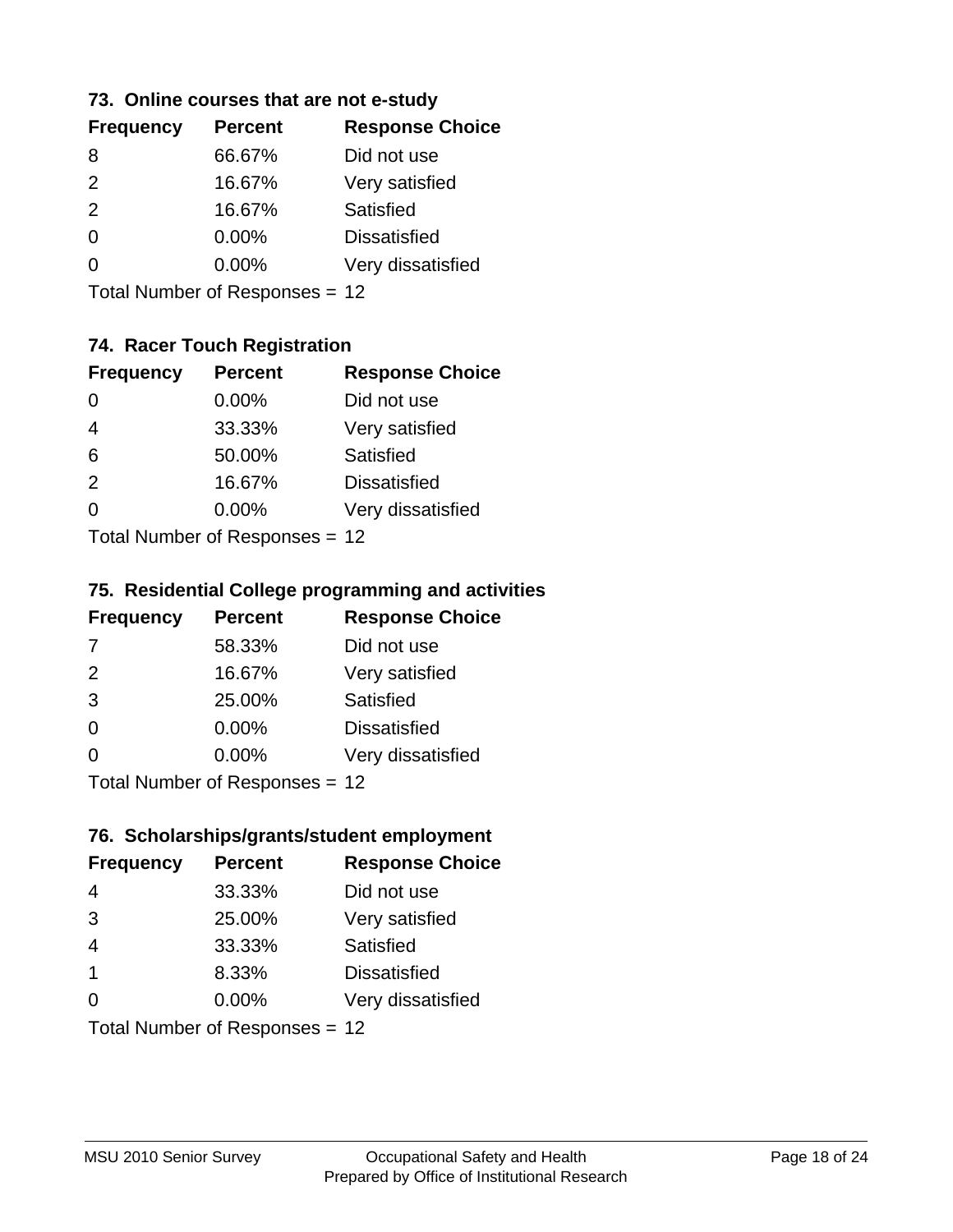### **77. Security Services**

| <b>Frequency</b> | <b>Percent</b> | <b>Response Choice</b> |
|------------------|----------------|------------------------|
| 8                | 66.67%         | Did not use            |
| $\mathcal{P}$    | 16.67%         | Very satisfied         |
| 2                | 16.67%         | Satisfied              |
| $\Omega$         | $0.00\%$       | <b>Dissatisfied</b>    |
| ∩                | $0.00\%$       | Very dissatisfied      |
|                  |                |                        |

Total Number of Responses = 12

# **78. Services for non-traditional students**

| <b>Frequency</b> | <b>Percent</b>            | <b>Response Choice</b> |
|------------------|---------------------------|------------------------|
| 12               | 100.00%                   | Did not use            |
| 0                | 0.00%                     | Very satisfied         |
| $\Omega$         | 0.00%                     | Satisfied              |
| $\Omega$         | 0.00%                     | <b>Dissatisfied</b>    |
| ∩                | 0.00%                     | Very dissatisfied      |
|                  | Total Number of Desponses |                        |

Total Number of Responses = 12

# **79. Student Support Services (Trio)**

| <b>Frequency</b> | <b>Percent</b>               | <b>Response Choice</b> |
|------------------|------------------------------|------------------------|
| 11               | 91.67%                       | Did not use            |
| $\Omega$         | $0.00\%$                     | Very satisfied         |
| $\overline{1}$   | 8.33%                        | Satisfied              |
| $\Omega$         | $0.00\%$                     | <b>Dissatisfied</b>    |
| $\Omega$         | $0.00\%$                     | Very dissatisfied      |
|                  | $Total Number of Denonce 42$ |                        |

I otal Number of Responses = 12

# **80. Student PIN System**

| <b>Frequency</b> | <b>Percent</b>                 | <b>Response Choice</b> |
|------------------|--------------------------------|------------------------|
| -1               | 8.33%                          | Did not use            |
| 6                | 50.00%                         | Very satisfied         |
| 5                | 41.67%                         | Satisfied              |
| $\Omega$         | $0.00\%$                       | <b>Dissatisfied</b>    |
| $\Omega$         | $0.00\%$                       | Very dissatisfied      |
|                  | Total Number of Responses = 12 |                        |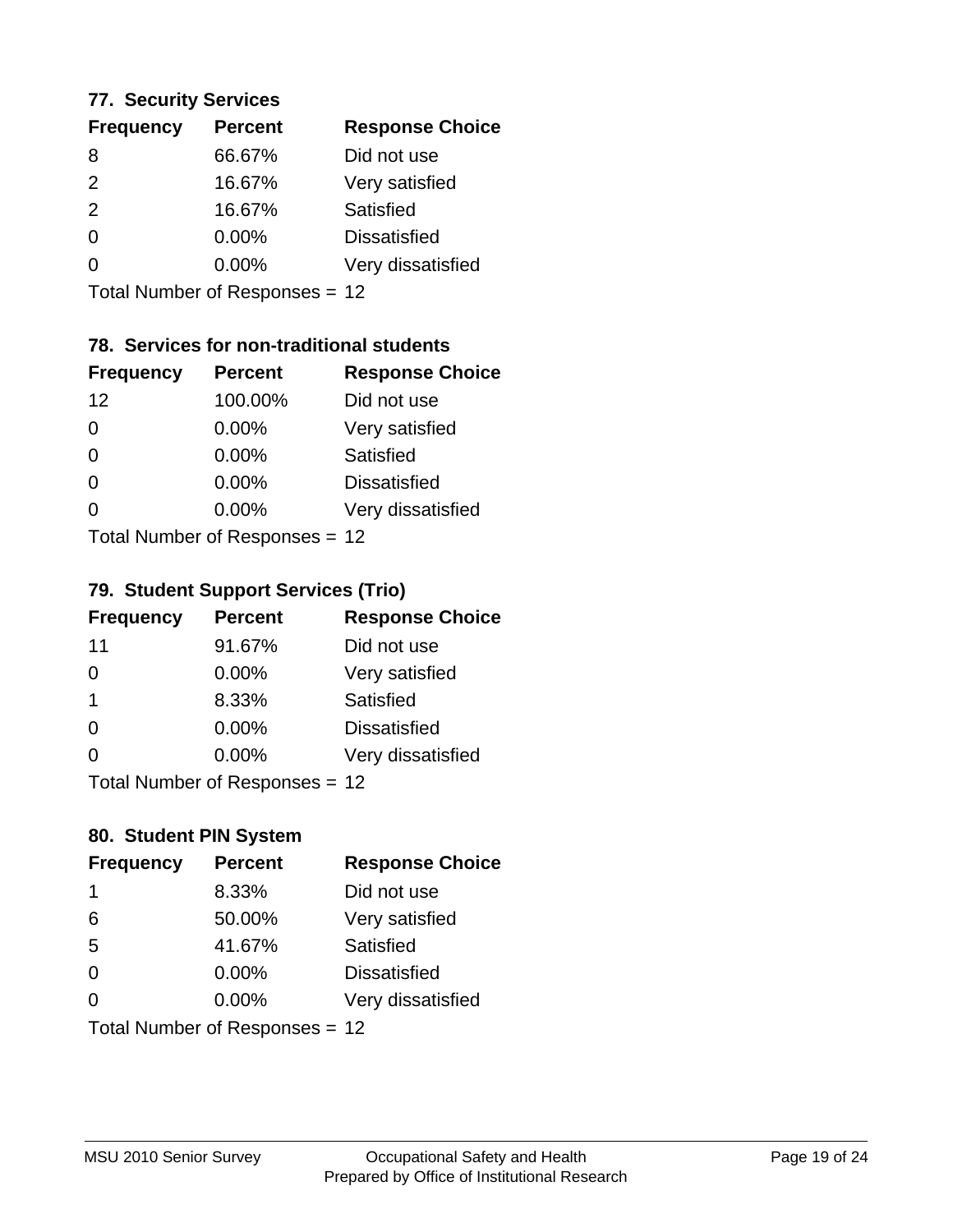# **81. Student Records/Transcript Services**

| <b>Frequency</b> | <b>Percent</b> | <b>Response Choice</b> |
|------------------|----------------|------------------------|
| $\mathcal{P}$    | 16.67%         | Did not use            |
| 4                | 33.33%         | Very satisfied         |
| .5               | 41.67%         | Satisfied              |
| ∩                | 0.00%          | <b>Dissatisfied</b>    |
|                  | 8.33%          | Very dissatisfied      |

Total Number of Responses = 12

# **82. Computer and Internet access for study and research needs**

| <b>Frequency</b> | <b>Percent</b>            | <b>Response Choice</b> |
|------------------|---------------------------|------------------------|
| 1                | 8.33%                     | Did not use            |
| 6                | 50.00%                    | Very satisfied         |
| 5                | 41.67%                    | Satisfied              |
| $\Omega$         | 0.00%                     | <b>Dissatisfied</b>    |
| ∩                | 0.00%                     | Very dissatisfied      |
|                  | Total Number of Desponses |                        |

Total Number of Responses = 12

# **83. Women's Center**

| <b>Frequency</b> | <b>Percent</b>            | <b>Response Choice</b> |
|------------------|---------------------------|------------------------|
| 12               | 100.00%                   | Did not use            |
| $\Omega$         | $0.00\%$                  | Very satisfied         |
| $\Omega$         | $0.00\%$                  | Satisfied              |
| $\Omega$         | 0.00%                     | <b>Dissatisfied</b>    |
| $\Omega$         | $0.00\%$                  | Very dissatisfied      |
|                  | Total Number of Desponses |                        |

Total Number of Responses = 12

# **84. To what extent did you participate in Residential College activities?**

| <b>Frequency</b> | <b>Percent</b>            | <b>Response Choice</b> |
|------------------|---------------------------|------------------------|
| -7               | 58.33%                    | Did not participate    |
| $\mathcal{P}$    | 16.67%                    | Frequently             |
| $\overline{1}$   | 8.33%                     | Occasionally           |
| $\mathcal{P}$    | 16.67%                    | Seldom                 |
|                  | Total Number of Desponses |                        |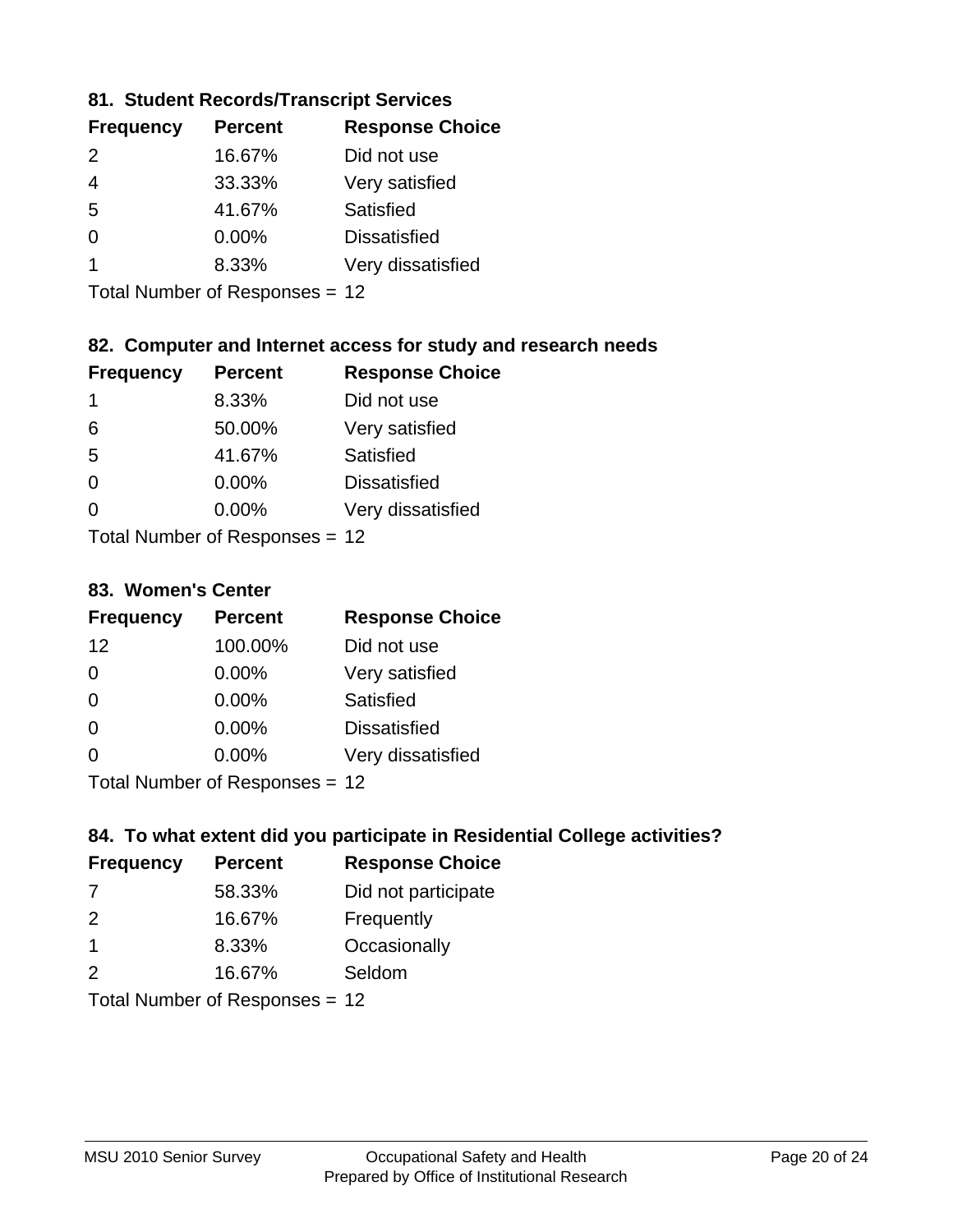| Not familiar with Residential Colleges |
|----------------------------------------|
|                                        |
|                                        |
|                                        |
|                                        |
|                                        |

### **85. Which phrase best describes your opinion of Residential Colleges?**

Total Number of Responses = 12

#### **Questions 86-95**

**University Graduate." Please indicate how effective your MSU experience was in The University has formulated ten desired "Characteristics of the Murray State enhancing your abilities in each area.**

**86. Engage in mature, independent and creative thought and express that thought effectively in oral and written communication;**

| <b>Percent</b> | <b>Response Choice</b> |
|----------------|------------------------|
| 33.33%         | Very effective         |
| 66.67%         | Effective              |
| 0.00%          | Ineffective            |
| $0.00\%$       | Very ineffective       |
|                |                        |

Total Number of Responses = 12

**87. Understand and apply the critical and scientific methodologies that** 

**academic disciplines employ to discover knowledge and ascertain its validity;**

| <b>Frequency</b> | <b>Percent</b> | <b>Response Choice</b> |
|------------------|----------------|------------------------|
| 3                | 25.00%         | Very effective         |
| 8                | 66.67%         | Effective              |
| -1               | 8.33%          | Ineffective            |
| $\Omega$         | 0.00%          | Very ineffective       |
|                  |                |                        |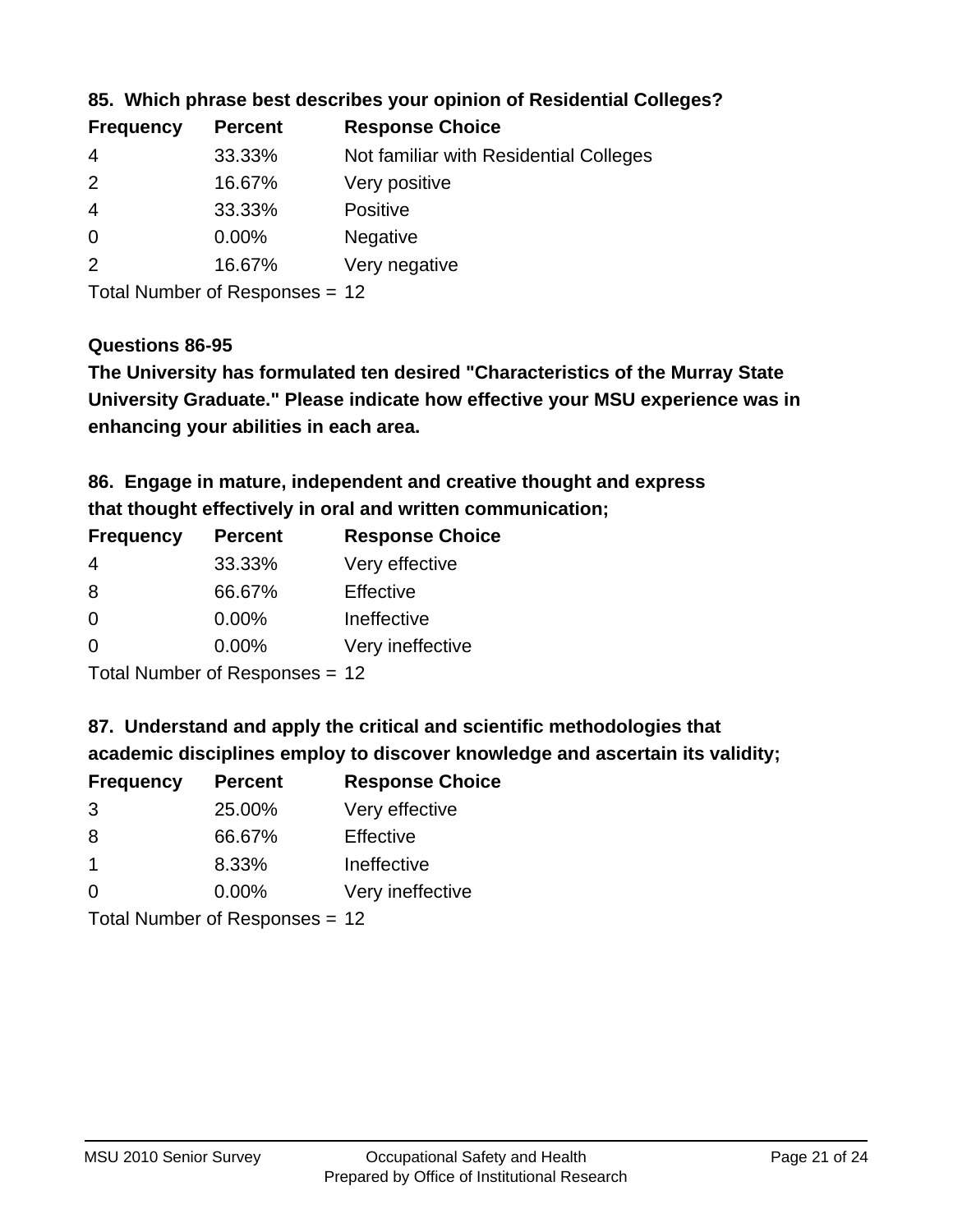# **88. Apply sound standards of information gathering, analysis and evaluation to reach logical decisions;**

| <b>Frequency</b> | <b>Percent</b> | <b>Response Choice</b> |
|------------------|----------------|------------------------|
| 4                | 33.33%         | Very effective         |
| 8                | 66.67%         | Effective              |
| $\Omega$         | 0.00%          | Ineffective            |
| $\Omega$         | 0.00%          | Very ineffective       |
|                  |                |                        |

Total Number of Responses = 12

# **89. Understand the roles and applications of science and technology in the solution of the problems of a changing world;**

| <b>Frequency</b> | <b>Percent</b>             | <b>Response Choice</b> |
|------------------|----------------------------|------------------------|
| 3                | 25.00%                     | Very effective         |
| 6                | 50.00%                     | Effective              |
| 3                | 25.00%                     | Ineffective            |
| $\Omega$         | 0.00%                      | Very ineffective       |
|                  | Tatal Number of Desperance |                        |

Total Number of Responses = 12

# **90. Demonstrate a critical understanding of the world's historical, literary, philosophical, and artistic traditions;**

| <b>Frequency</b> | <b>Percent</b> | <b>Response Choice</b> |
|------------------|----------------|------------------------|
| 2                | 16.67%         | Very effective         |
| 6                | 50.00%         | Effective              |
| $\overline{4}$   | 33.33%         | Ineffective            |
| $\Omega$         | 0.00%          | Very ineffective       |
|                  |                |                        |

Total Number of Responses = 12

# **91. Understand the dynamics of cultural diversity, of competing economic and political systems, and of complex moral and ethical issues;**

| <b>Frequency</b>     | <b>Percent</b>                 | <b>Response Choice</b> |
|----------------------|--------------------------------|------------------------|
| 2                    | 16.67%                         | Very effective         |
| 6                    | 50.00%                         | Effective              |
| 3                    | 25.00%                         | Ineffective            |
| $\blacktriangleleft$ | 8.33%                          | Very ineffective       |
|                      | Total Number of Responses = 12 |                        |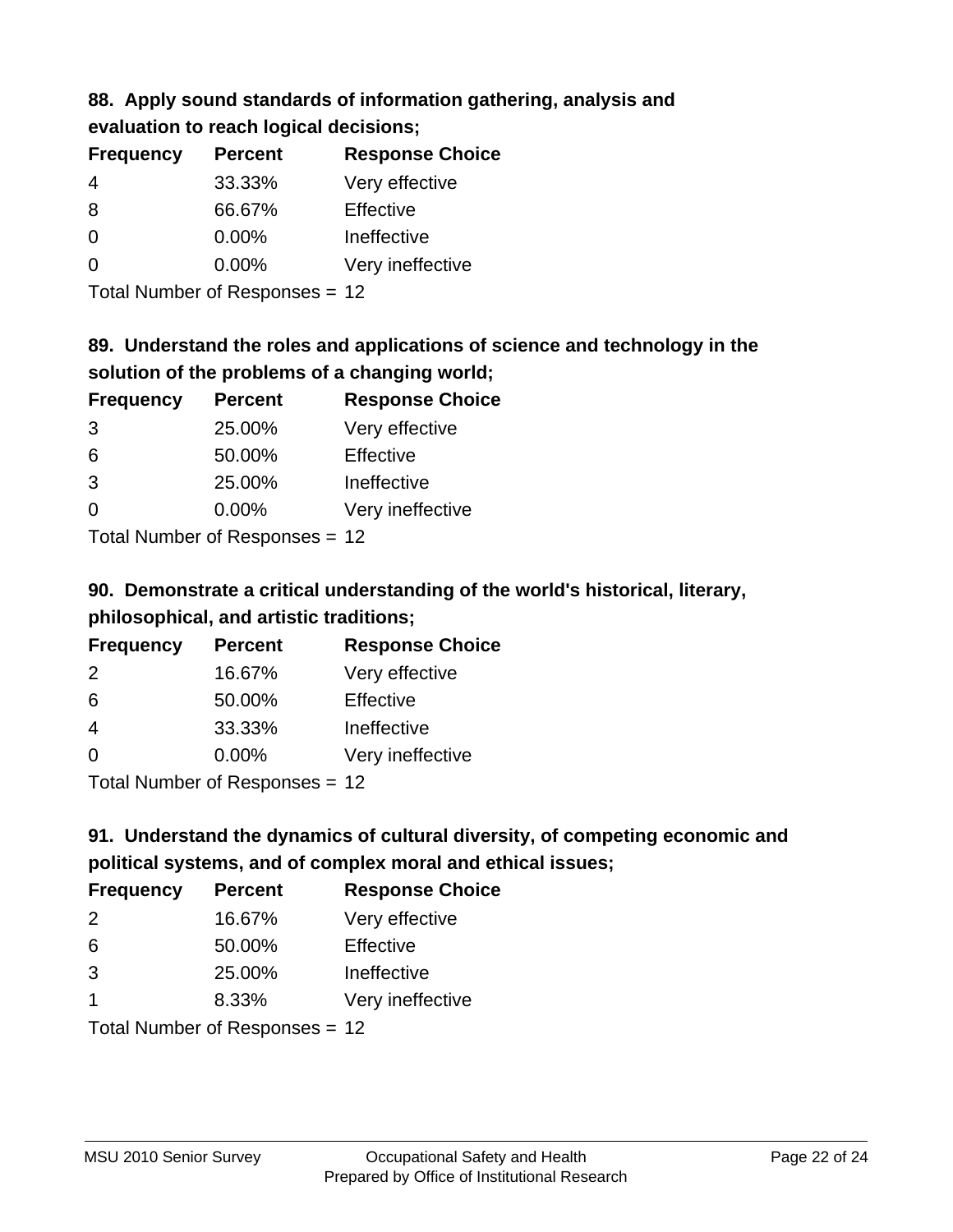# **92. Understand the nature of and engage in ethical behavior and**

# **responsible citizenship;**

| <b>Frequency</b> | <b>Percent</b> | <b>Response Choice</b> |
|------------------|----------------|------------------------|
| 3                | 25.00%         | Very effective         |
| 8                | 66.67%         | Effective              |
|                  | 8.33%          | Ineffective            |
| ∩                | $0.00\%$       | Very ineffective       |
|                  |                |                        |

Total Number of Responses = 12

# **93. Understand the importance of the behaviors necessary to maintain a healthy lifestyle;**

| <b>Frequency</b> | <b>Percent</b>             | <b>Response Choice</b> |
|------------------|----------------------------|------------------------|
| 3                | 25.00%                     | Very effective         |
| 8                | 66.67%                     | Effective              |
| $\mathbf 1$      | 8.33%                      | Ineffective            |
| $\Omega$         | 0.00%                      | Very ineffective       |
|                  | Tatal Manakan af Dagmanage |                        |

Total Number of Responses = 12

# **94. Demonstrate mastery of a chosen field of study; and**

| <b>Frequency</b> | <b>Percent</b> | <b>Response Choice</b> |
|------------------|----------------|------------------------|
| 4                | 33.33%         | Very effective         |
| 8                | 66.67%         | Effective              |
| $\Omega$         | 0.00%          | Ineffective            |
| $\Omega$         | 0.00%          | Very ineffective       |
|                  |                |                        |

Total Number of Responses = 12

# **95. Value intellectual pursuit and continuous learning in a changing world.**

| <b>Frequency</b> | <b>Percent</b>               | <b>Response Choice</b> |
|------------------|------------------------------|------------------------|
| 3                | 25.00%                       | Very effective         |
| -9               | 75.00%                       | Effective              |
| $\Omega$         | $0.00\%$                     | Ineffective            |
| $\Omega$         | $0.00\%$                     | Very ineffective       |
|                  | $Total Number of Denonone -$ |                        |